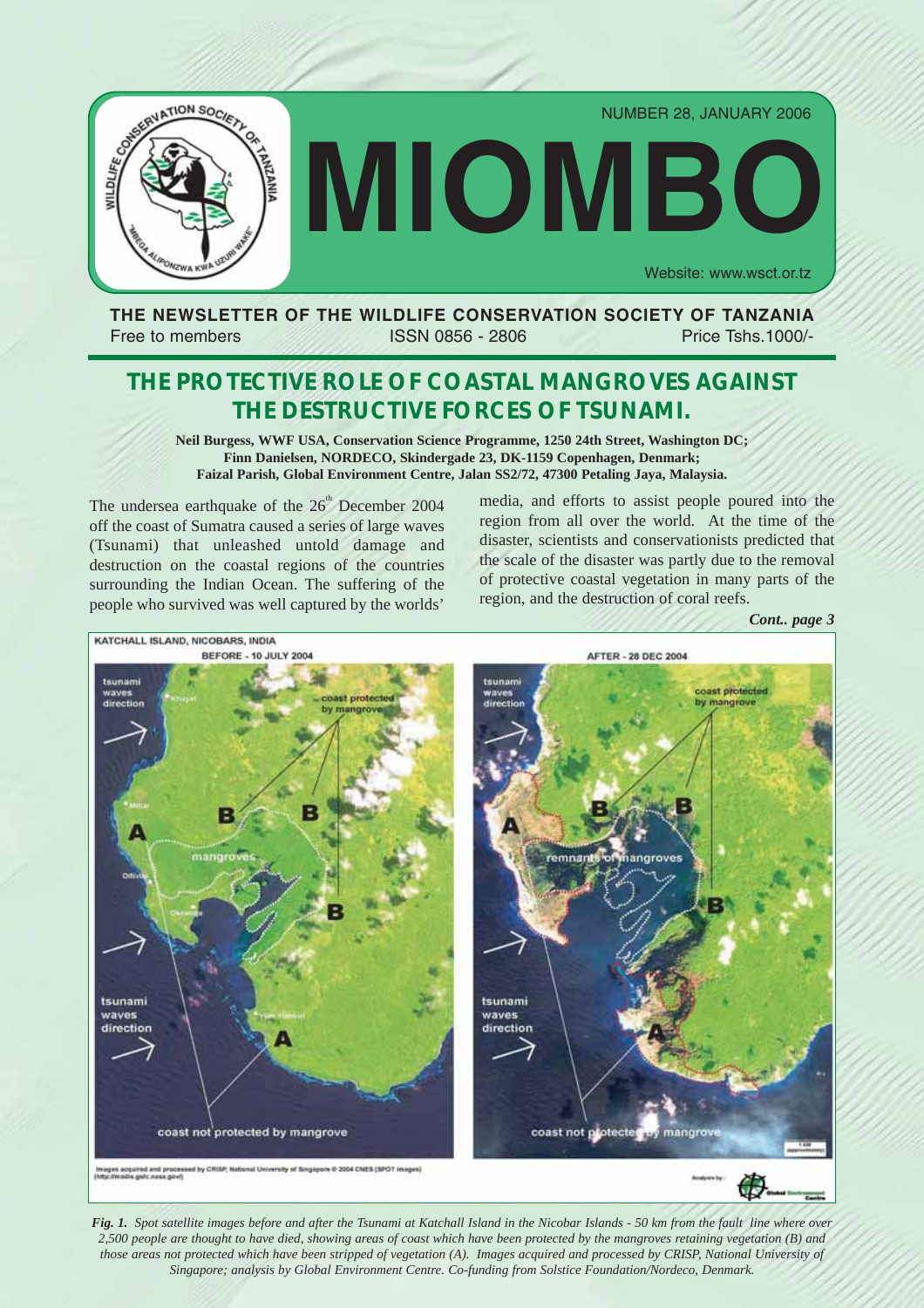## **TANZANIA ON ALERT FOR POSSIBLE OUTBREAK OF BIRD FLU (AVIAN INFLUENZA) FROM MIGRATORY WILD BIRDS**

Tanzania, like many other countries with migratory birds' flyways, is on high alert on possible outbreak of avian influenza. The imminent danger of the flu pandemic can result from transmission of avian influenza virus (AIV) that normally infects birds but has on occasions crossed the species barrier to infect human beings. The virus which is spread through contact is species specific and can spread rapidly through poultry flocks.

The recent spread of avian influenza (bird flu), caused by the highly pathogenic H5N1 strain, across Asia and into Eastern Europe poses challenges to those concerned with the health of domestic poultry and the conservation of wild birds. The virus is a main threat to the poultry industry and human life and therefore actions taken by the Tanzanian Government are targeted at minimizing this risk, by maximizing our vigilance and preparing a contingency plan should the virus arrive. The WCST supports the Government efforts and its membership is collaborating in the vigilance team set to monitor avian flu.

According to Keyyu, J.D (TAWIRI Scientific Conference, Arusha -2005) while the disease is highly pathogenic in domestic poultry (mainly chicken, ducks and turkeys); migratory wild birds, there are recent claims that consider domestic and non-domestic cats to be the reservoir of avian influenza virus. Bird to bird transmission occurs through virus in droplets or aerosols from the respiratory tract or through excrements by directly contaminating water or food. The feacal-oral route is the commonest, airborne spread over long distance is rare. People become infected through direct contact with infected poultry, or surfaces and objects contaminated with poultry faeces. Most infections in human occur in rural or peri-urban areas where many households keep small poultry flocks that roam freely, sometimes entering homes or sharing outdoor areas where children play. Exposure is considered most likely during slaughter, defeathering, butchering, and preparation of poultry for cooking.

There is no evidence that H5N1 infections in humans have been acquired from wild birds. Human infections have occurred in people who have been closely associated with poultry. The risk to human health from wild birds can be minimised by avoiding contact with sick or dead birds. However, there is a possibility that this virus could develop into one that might be transmitted from human to human.

Migratory waterfowls carry avian influenza virus in a less pathogenic form, and then introduce it to poultry flocks where the virus circulates and mutates into a very pathogenic form (usually within a few months). The geography, landscape and ecosystems of Tanzania could provide favorable ground for the introduction and circulation of human, avian and swine influenza viruses. Millions of wild aquatic and shore birds utilize Tanzanian waters and range annually at some stage in their lifecycle. About 3 – 5 million birds migrate each spring and autumn to and over Tanzania using 3 major flyways (the Rift valley flyway, the Nile flyway and Eastern coast flyway- that run between Siberian/Central Asia and Africa. Siberia is a meeting and interacting point for wild water birds from Tanzania and those that migrate from Asia or that are migrating on the Asia – Pacific flyway. Hence, there is a potential risk of birds that migrate to and through Tanzania to come into contact with infected birds from Asia.

**2**

Tanzania has already taken precaution measures including vigilance by the appointment of a National Technical Team for the surveillance of the dreaded avian influenza. In addition the public has been alerted to report any peculiar deaths of wild birds especially those associated with water (waterfowl), so as to permit for timely investigation on the cause of their death. Thus WCST would like to commend the Government for having taken proactive precautionary action on avian influenza virus by raising necessary public awareness on the role of migratory birds in introducing AIV and for getting prepared for any eventuality of any outbreak of the avian flu. The WCST further advices that, the government imposes a temporal ban on international trade of wild species of birds to avoid possible transmission of avian influenza from wild birds to domestic birds and people.

## **By Lota Melamari WCST CEO/Coordinator**

|  | CONTENTS |  |
|--|----------|--|
|--|----------|--|

| The Protective Role of Coastal       |                |
|--------------------------------------|----------------|
|                                      |                |
|                                      | 4              |
| Conservation in Southern Highlands   | 7              |
|                                      | 8              |
|                                      | 9              |
|                                      | 1 <sup>O</sup> |
| Tourist hunting: SADC best practices | 14             |
| Social status for a female           |                |
|                                      | 15             |
| Proposal to upgrade the              |                |
|                                      |                |
| Matumizi ya sumu katika              |                |
|                                      |                |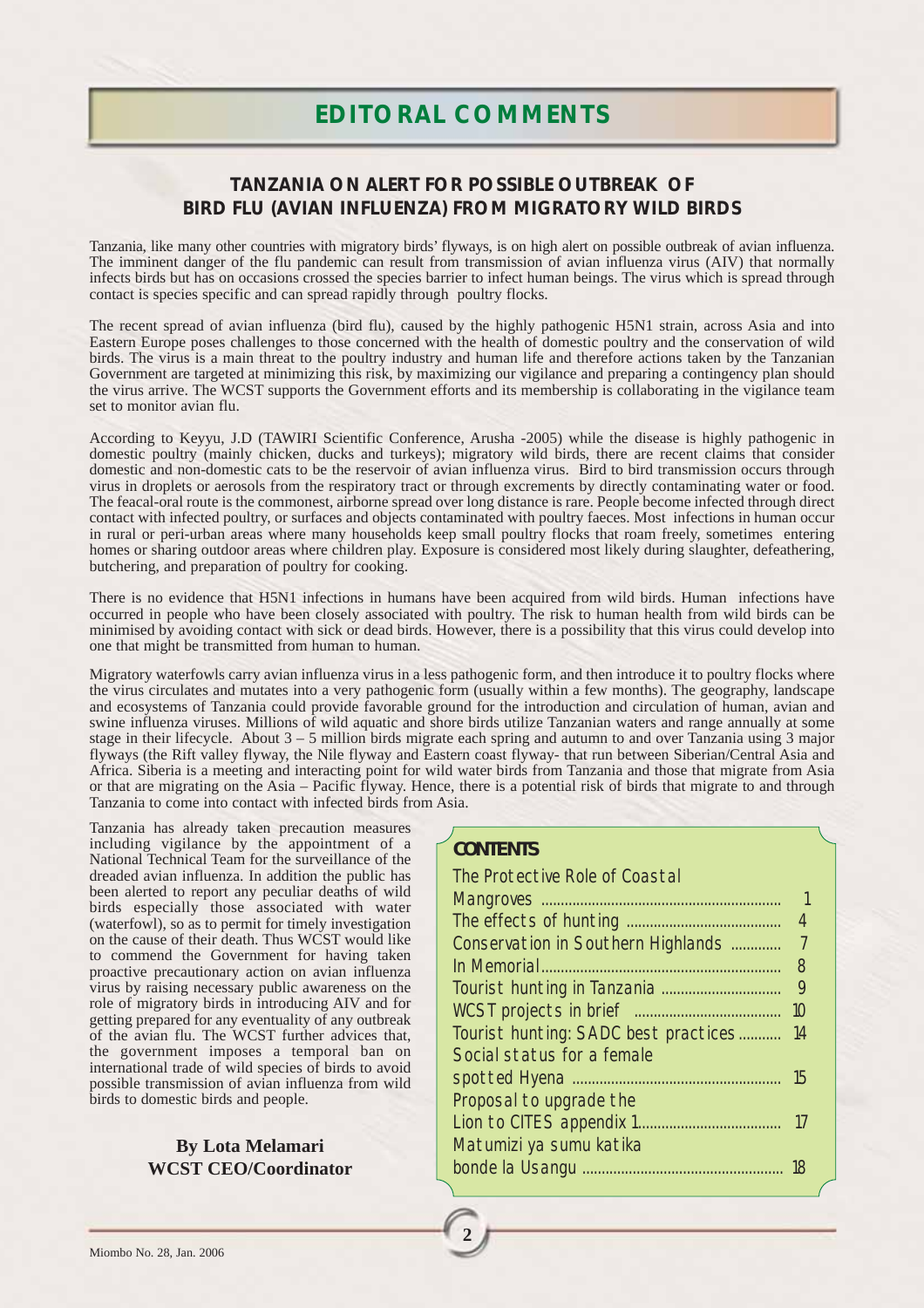## **WILDLIFE CONSERVATION SOCIETY OF TANZANIA (WCST)**

#### **PATRON:**

H.E Benjamin William Mkapa 3<sup>rd</sup> Phase President of the United Republic of Tanzania

**Executive Committee Members 2005/2007** Mr. M. Y. C. Lumbanga, Chairperson Dr. Norbert Kayombo, Vice Chairperson Mrs. Anna Lema, Vice-Chair Mr. P.C.T Mayeye, Hon secretary Mr. D.G. Mawalla, Hon Treasurer Mrs. Victoria Mushi, Member Mr. Philemon Mgaya, Member Mr. R. M. Naburi, Member Hon. Judge E.Mwipopo, Member Mrs. Tina Kaiza-Boshe, Member Mrs. Anna Maembe, Member Mr. William Chiume, Member Mr. G. Chambua, Member Mr. P. Sumbi, Member Mr. M Damji, Member Mr. Evarist Maembe, Member Eng. W.D. Bocco, Member

#### **Up Country Members**

Mrs. Felista Mangalu, Arusha Ms. Elizabeth Singleton, Arusha Mr. John O. Wambura, Morogoro Prof. A.Z. Matee, Morogoro Mr. Job de Graff, Kilimanjaro

#### **SECRETARIAT**

Mr. Lota Melamari, CEO/Coordinator Mr. Paul Nnyiti, Senior Conservation Officer Mrs. Victoria Ferdinand, Education Officer Mr. Stephen Mukama, Accountant Mr. Jasson John, BirdLife Officer Mr. Elias Mungaya, BirdLife Officer Mr. Hermegast Ambrose, Assistant Education Officer Mr. Aloyce Kimaryo, Project Manager - Uluguru Mr. Fortunatus Jappi, Fundraising/Membership Officer Ms. Lucy Clement, Secretary

#### **Editorial Sub-Committee**

Mrs. Tina Kaiza-Boshe - Chairperson Hon. Judge E.Mwipopo; Mrs. Anna Lema; Mr. Peter Sumbi; Mr. Lota Melamari; Mr. Paul Nnyiti; Mrs. Victoria Ferdinand; Mr. Fortunatus Jappi; Mathew Courted (visiting editor).

**Editor:** Hermegast Ambrose

Letters and enquires should be addressed to the editor.

#### **MIOMBO**

P.O. Box 70919, Dar es Salaam, Tanzania. Tel. +255 22 2112518; Fax 2124572 Email: wcst@africaonline.co.tz; Website: www.wcst.or.tz

Articles of approximately 1,000 words, accompanied by good photographs or drawings pertaining to environmental conservation are welcome.

Opinions expressed by contributors are not necessarily the official view of the Society.

**Printed by Colour Print (T) Limited** P.O. Box 76006 Dar es Salaam, Tel: 2450331 Fax: 2450332

**3**

#### **The Protective Role of Coastal Mangroves..**

#### *From page 1*

Recent research shows that coastlines fringed by mangroves were far less damaged than those where mangroves were absent or had been removed (Fig. 1). Villages behind mangrove areas were largely undamaged, and even narrow strips of trees prevented much of the damage. It has also been shown experimentally that mangrove forests shield coastlines by reducing wave amplitude and energy. Analytical models show that 30 trees per  $100m^2$  in a 100m wide belt may reduce the maximum tsunami flow pressure by more than 90%.

Reports from the region also indicate that mangroves also prevented people being washed into the sea, which was a major cause of death. In addition, mangroves trapped fast moving pieces of driftwood which was also a major cause of injury and death for people. Green belts of other trees, coastal dunes, and intact coral reefs performed similar functions.

According to FAO statistics the area of mangroves in the five six most affected countries around the Indian Ocean dropped by 26% from 5,723,400 to 4,232,700 ha between 1980-2000. In Thailand 65% of the mangrove was lost to aquaculture, primarily for shrimp farming, 26% to coastal development and 9% for other reasons.

Conserving, or replanting coastal mangrove areas, is being proposed as a way to help buffer communities from future similar events. Mangroves also enhance sustainable fisheries and forestry production. Such benefits are not found in man-made coastal protection structures. Mangrove forests can, however, only be replanted in areas of suitable habitat - coastal mudflats and lagoons.

#### **What does this mean for Tanzania?**

Tanzania felt some of the effects of the Asian Tsunami, but these were mild compared with those further east in the Indian Ocean. However, there are still a number of important lessons for Tanzania. These are that the coastal mangroves and other vegetation types have a function in preventing coastal erosion and in stopping the worst effects of major events such as undersea earthquakes that cause Tsunami waves.

As in South East Asia the area of mangroves in Africa has been declining, with FAO estimates suggesting a drop of from 3,659,000 ha in 1980 to 3,351,000 ha in 2000 – a decline of 308,000 ha (8.4% overall). In Tanzania an analysis of satellite images indicates that the mangrove cover declined from 112,135 ha in 1990 to 108,307 ha in 2000 – a loss of 3,828 ha (3.4 %).

At the present time the major threats to Tanzanian mangroves are clearance for agriculture (mainly rice), solar salt pans, and cutting for building poles, boats, firewood and the production of charcoal. In South East Asia most of the mangrove was removed to develop ponds for shrimp aquaculture. Although not yet present in Tanzania, shrimp aquaculture has previously been proposed for the Rufiji mangroves. The 26th December Asian Tsunami shows that Tanzania might have made a wise decision in preventing the establishment of large scale shrimp farming in the country and that future decisions on the use of Tanzanian mangrove resources should not be taken lightly.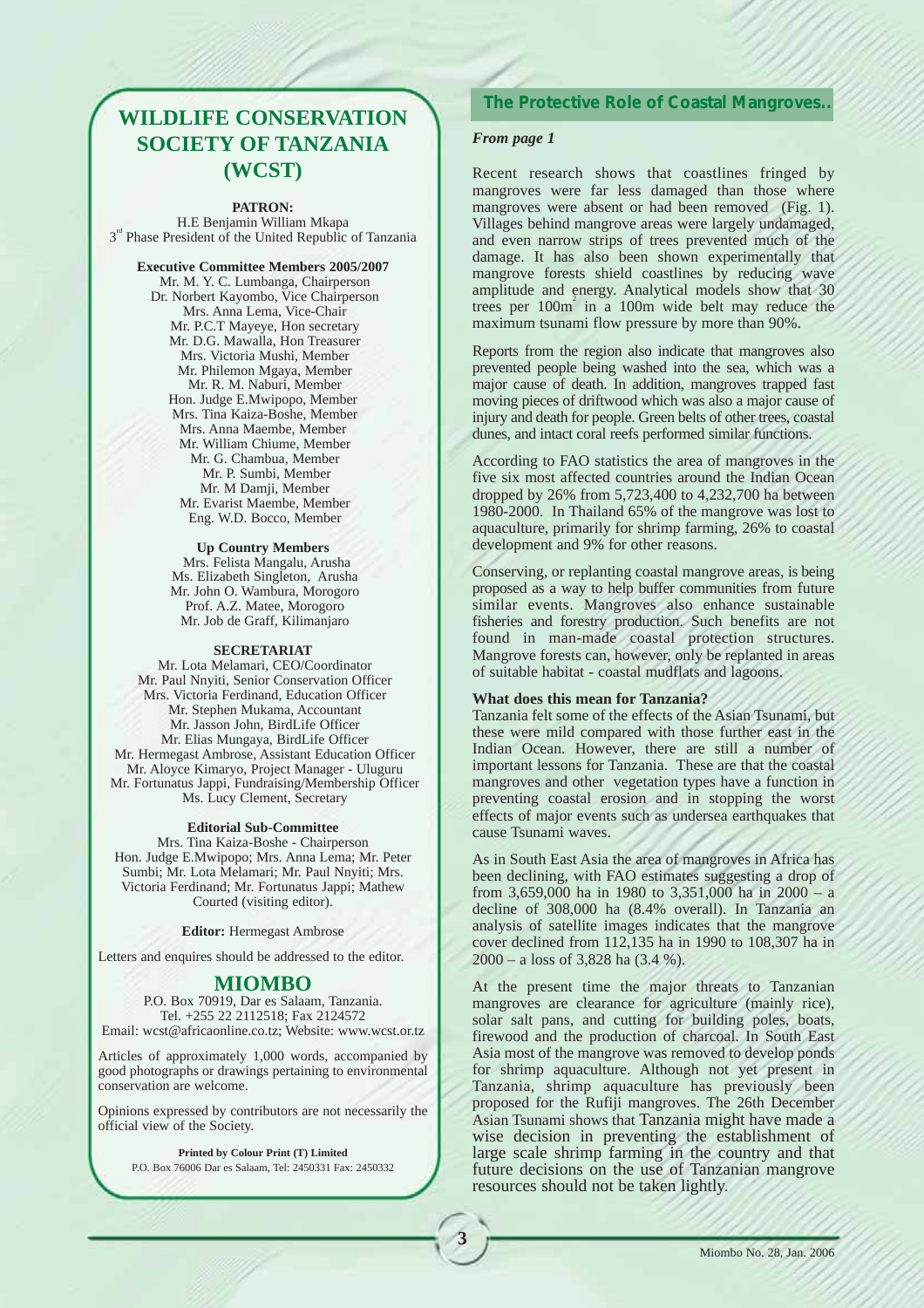## **THE EFFECTS OF HUNTING ON WILDLIFE MANAGEMENT**

*MIOMBO Interview with Tim Caro, Professor, Department of Wildlife, Fish and Conservation Biology University of California.* 

**The interview conducted by Dr. Rolf D. Baldus discusses the effects of legal hunting on wildlife management as compared to illegal hunting. It also presents the research findings on the health of vegetation in different types of protected area, where it was found that excluding certain activities, such as tree cutting or resident hunting, or excluding people from areas is the key to conserving habitats.**

**Q1. You have researched wildlife biology and management issues in Tanzania for 25 years. In the year 1985 you published an article in SWARA, the East African Wildlife Society magazine that was highly critical of biological arguments used by tourist hunters in East Africa and elsewhere. Since then you have continued your research. Any new findings or still anti-hunting?**

#### ANSWER:

My views on tourist hunting have changed a lot since 1985. At that time I focused on one aspect of hunting, namely the effect that removing animals can have on a population. For example, in my Swara article, I discussed how big game hunters like to shoot the biggest males. New behavioral and ecological research studies at that time were showing that these large males were not old animals that would soon die, as hunters had claimed, but were likely to be the breeding males in the population. Similarly new studies in the 1980s were showing that when an adult male lion that belongs to a pride is removed, new male lions come in and kill young cubs in order to bring the females back into heat quicker. So shooting territorial male lions has the effect of killing a generation of cubs as well.

Hunters still have these effects on animal populations, of course, but they also have an important positive influence on habitat conservation and this is where I have been focusing my attention over the last 5 years. What I mean by this is that large areas of land, especially in Tanzania, have been set aside expressly for the purpose of tourist hunting, and in so doing, they have stopped people moving into these areas to cultivate and graze.

So if you look at the big picture, conserving the numerous species that live in an area - plants, fungi, insects, birds, reptiles etc - does it really matter if hunters reduce the lion population or the eland population to very low levels? Probably not, so if you direct your attention to many species, or biodiversity as it is now called, hunters have a very positive effect because the money that they bring into the country makes it economically worthwhile for the government to protect an area.

The other thing that has made me more sympathetic to tourist hunting, other than a change of personal focus, is that I now believe that it has a trivial effect on mammal and bird populations compared to illegal hunting. The Illegal hunting takes two forms in Tanzania: hunting by residents who have obtained permits to shoot a few animals but who take many more than they are allowed, and hunting by people who have no permits at all. I don't think anyone really knows exactly how much is taken illegally but huge numbers of animals are involved each year, far, far more than that taken by tourist hunters.

### **Q2. Could you please specify the positive effects which hunting tourism has on habitat conservation?.**

### ANSWER:

**4**

Big game hunting has an important role in preserving large areas of land from agriculture and settlement in Tanzania and elsewhere. The Government has set aside large areas of land as Game Reserves, over  $100,000$  km<sup>2</sup> in total, which allow for limited tourist hunting. The money generated from this type of hunting through licenses and fees is used as a justification for keeping people out of these areas since the money can be used by the Government to build roads or hospitals etc.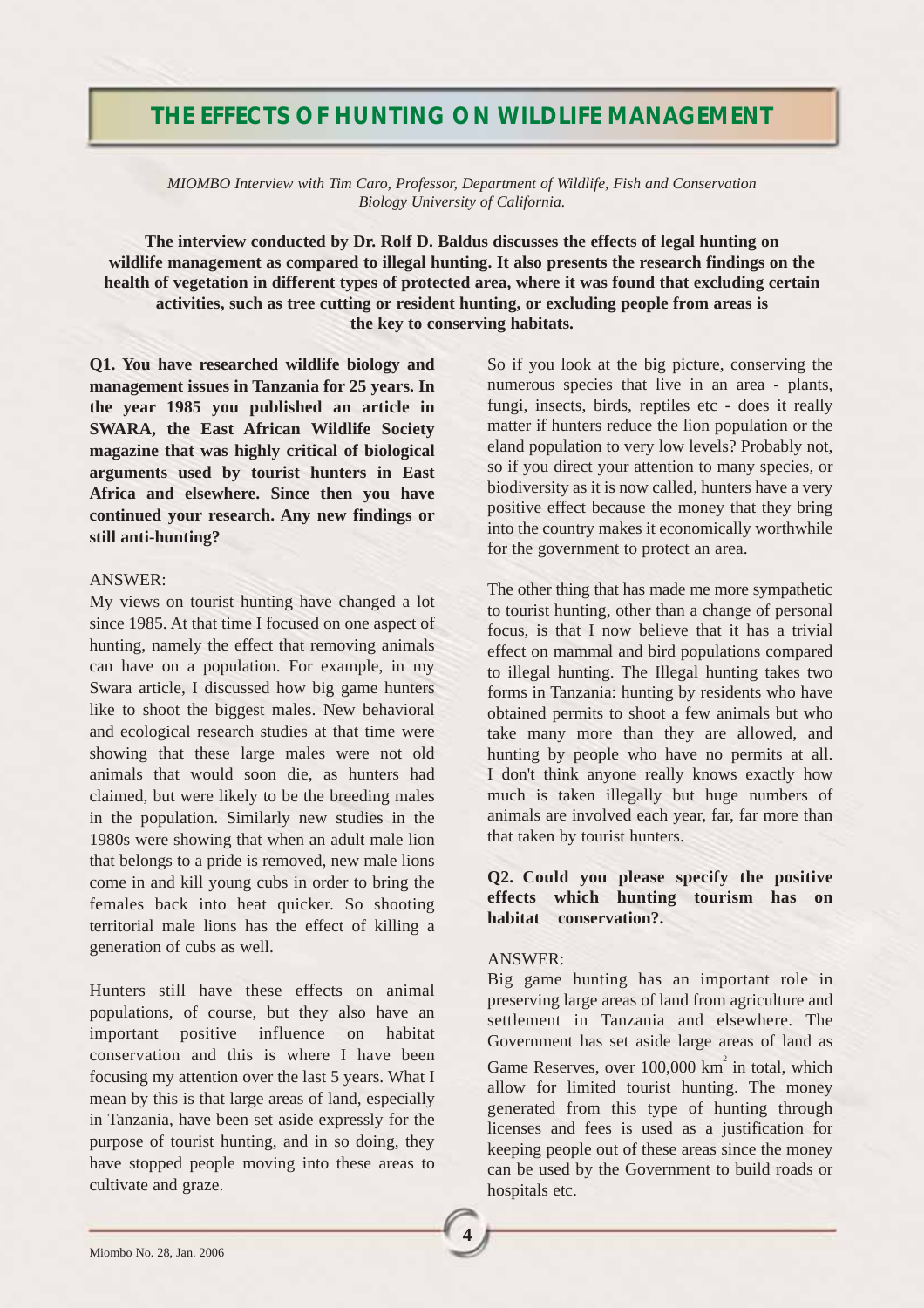## **THE EFFECTS OF HUNTING ON WILDLIFE MANAGEMENT**

My research group at the University of California at Davis has shown that Game Reserves are beneficial for both mammals and vegetation. Using aerial census data collected by the Conservation Information Centre in Arusha, we were able to compare the density of about 20 species of large mammals in National Parks, Game Reserves, Game Controlled Areas and Open Areas across the country. We found that densities of most species were similar in Game Reserves and in National Parks despite certain species being shot by tourist hunters which shows that Game Reserves are good at protecting mammal species. Both types of area contained much higher densities of mammals than Game Controlled Areas or Open Areas that also sanction tourist hunting but that allow settlement and cattle grazing and resident hunting as well. This shows that it is not tourist hunting itself that conserves mammals but it is the absence of people living in Game Reserves and National Parks or perhaps the absence of resident hunters that are the key.

We also looked at the health of vegetation in different types of protected area using satellite imagery. When we divided up pixels in Tanzania according to whether they were in National Parks, Game Reserves, Forest Reserves, Game Controlled areas or Open Areas, we found that National Parks and Game Reserves showed increases in greenness during the 1980 and 1990s. Thus Game Reserves set aside for hunting blocks help to keep habitats healthy as do National Parks. Game Controlled Areas and Forest Reserves on the other hand suffered great habitat degradation perhaps because they were having trees removed from them during this period of time. Once again, this research shows that excluding certain activities, such as tree cutting or resident hunting, or excluding people from areas is the key to conserving habitats.

In short, if tourist hunting is accompanied by laws forbidding other activities, and if these laws are enforced, as they are in Game Reserves, then legal hunting benefits animal and plant communities. When activities are allowed and when there is no policing, as in Game Controlled Areas due to lack of funds, then tourist hunting does not help conservation.

**Q3. This brings me to your earlier point. You say the effects of legal hunting on wildlife can virtually be disregarded as compared to illegal hunting. Can you elaborate on this? And does legal hunting and the financial returns from it have any effect on the illegal activities?**

### ANSWER:

Each year animals are killed by people both legally and illegally in Tanzania. Legal hunting is carried out by residents and tourists who obtain licenses to shoot a small number of animals, as well as in cropping schemes. Illegal hunting is carried out by people who have no permits at all, but also by tourists and residents who have obtained permits to shoot a few animals but who take more than they are allowed.

Let's go through these one by one bearing in mind that there is little information on how many animals are killed by illegal methods. First, a hunter may kill an animal having acquired licenses. While such hunting is legal, the quotas allocated for legal hunting are based on educated guesswork because we do not have adequate information on the size of most animal populations in the country. Thus owners of a hunting block may be allocated a quota to shoot too many individual animals - say too many lions in a given year. In practice, the Wildlife Department usually sets quotas based on what the quota was last year. In an attempt to help the Wildlife Department come up with more informed quotas, we matched the population sizes of animals counted from aerial surveys with the tourist hunting off-take in different parts of the country and found that off-take was usually low normally less than 10% of the population size - so the Wildlife Department has got it just about right. Nevertheless, certain species such as eland, lion, leopard and antelope such as reedbuck were being killed at overly high rates in some areas.

Hunting licenses for residents are allocated by Regional and District Game Officers. They face the same problem as their head office in Dar es Salaam they don't know the number of animals in areas under their jurisdiction. These officials usually set quotas according to what they were last year as well - but no one knows whether these are biologically correct. Near towns these quotas are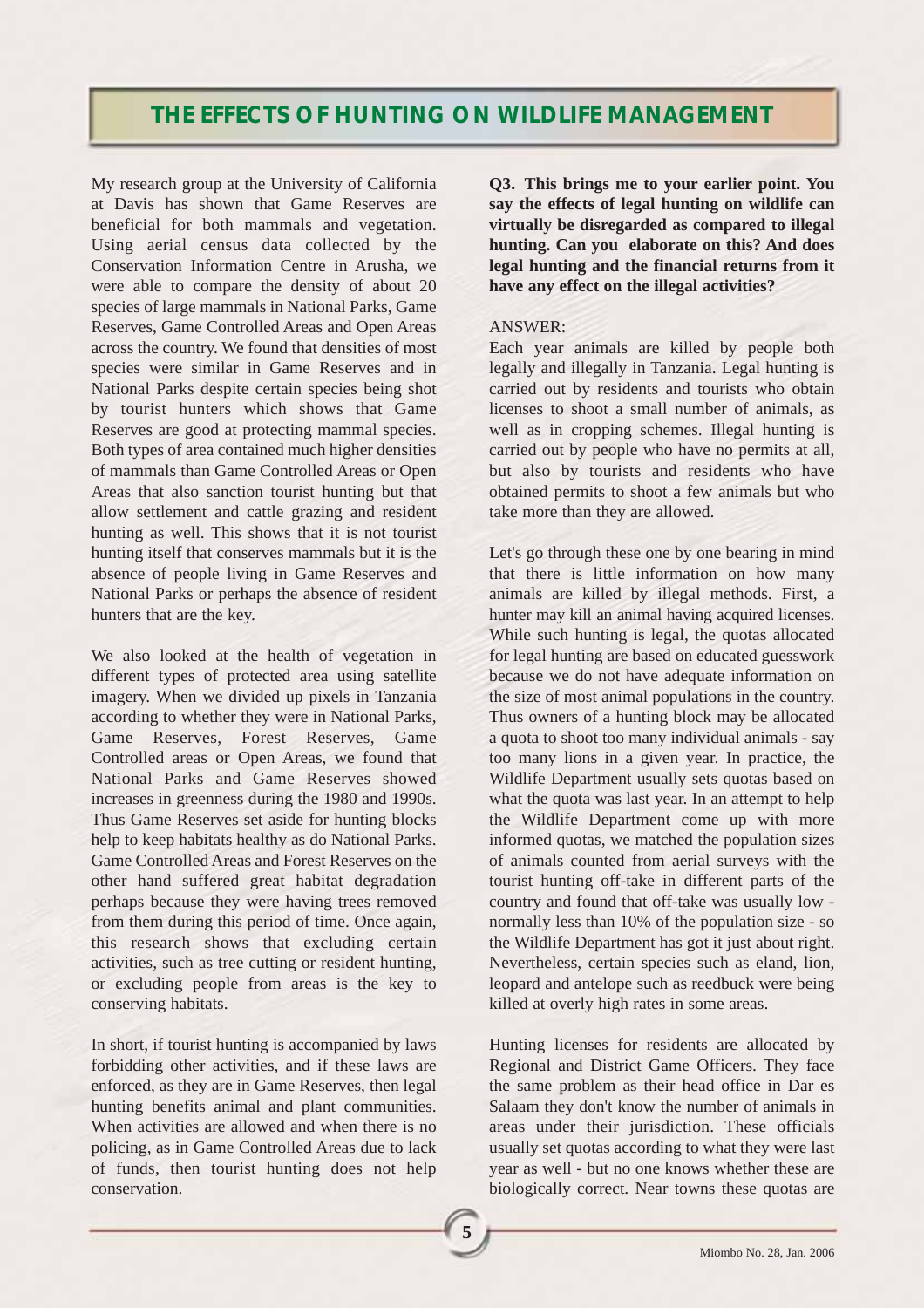## **THE EFFECTS OF HUNTING ON WILDLIFE MANAGEMENT**

on the high side because Game Officers are "under siege" for licenses from many applicants rather than just one hunting company. In short, official hunting quotas at the Regional and District levels may not be set at the appropriate level to maintain animal populations in the long term. This problem could be solved by regular monitoring of wildlife populations right across the country. It might be feasible but very expensive.

Unfortunately, there is a second problem with legal hunting. This is the problem of stretching the quota. There are many ways that this is done. For example, a hunting company can call up the Wildlife Department and say that they don't have a quota to hunt leopard this year in this area, but they have a client who would love to shoot one, so could head office stretch a point and sell them a license for just one animal? Another way this is done is if the hunting company has a license to shoot a leopard in one of its blocks in the west of the country, but it uses that license to shoot a leopard in its eastern block. Yet another way is when a resident asks a Game Officer if he could take two hartebeest instead of one because Christmas is coming up.

A third problem with legal hunting is that residents or tourists may take more animals than their quota allows. Consider a tourist hunter who shoots a male buffalo with fair-sized horns but on the last day of his safari, finds a much larger male. Since he is a rich foreigner and the Game Scout with him earns a low salary, he can easily make it worthwhile for the scout to forget about the first buffalo. Of course the extent to which this happens is not known as tourist hunting companies rarely admit to it. Resident hunters also do the same thing. With a license to hunt one eland, they may shoot say two or three. Or, if they are unable to locate an eland, will shoot say four reedbuck instead. The extra meat or money can be given to the Game Scout to keep him quiet. These last two problems could be solved by tightening up on current practices among Wildlife Department field staff, and this will probably occur in time - although it may not occur quick enough to save wildlife outside Game Reserves.

Despite these problems with legal hunting, I am sure that most wildlife in Tanzania is actually killed by people who have no license at all. Usually these are villagers who set snares or go out with dogs or with a muzzle loader and kill whatever they encounter. Some of this meat is cooked at home but an increasing amount is sold in town markets or exported to the city where demand for game meat is high. Over the last year, demand for bushmeat has increased greatly because people's standard of living is on the increase. In most of the many villages in Tanzania there are several poachers; as a result this kind of hunting probably has the biggest effect on wildlife in the country.

In theory, this problem could be solved with tighter policing by National Park Rangers, Game Scouts and police officers, and heavy fines set in court. But given the number of poachers and the high demand for bush meat, these forces are overstretched already. Another possibility is to initiate police and military operations that remove guns from people's houses. This has been done before in Tanzania and works well for a few years. Yet another possibility is to get local people involved in conserving game species that live around their villages but there are few of these "communitybased conservation schemes" and we still don't know whether they will prove successful in the long term.

On a more positive side, the revenue generated by tourist hunting makes it worthwhile for the Government to keep areas set aside for wildlife protection, Game Reserves, and to pay Game Scouts to monitor hunters' activities. It is therefore important that money from tourist hunting is channeled directly back into Reserves. Also, during the dry season when tourist hunters are visiting, their presence may deter poachers, although poachers move back in the wet season.

In short, the revenue generated by tourist hunting has a very positive impact for habitat conservation; however, resident and tourist hunting are associated with many semi-legal activities that have a considerable negative impact on wildlife populations. Nevertheless, by far the greatest threat to wildlife is from local people hunting outside the law. Without doubt these are the neediest of citizens and this presents managers and conservationists with a real headache, one that they have been unable to solve.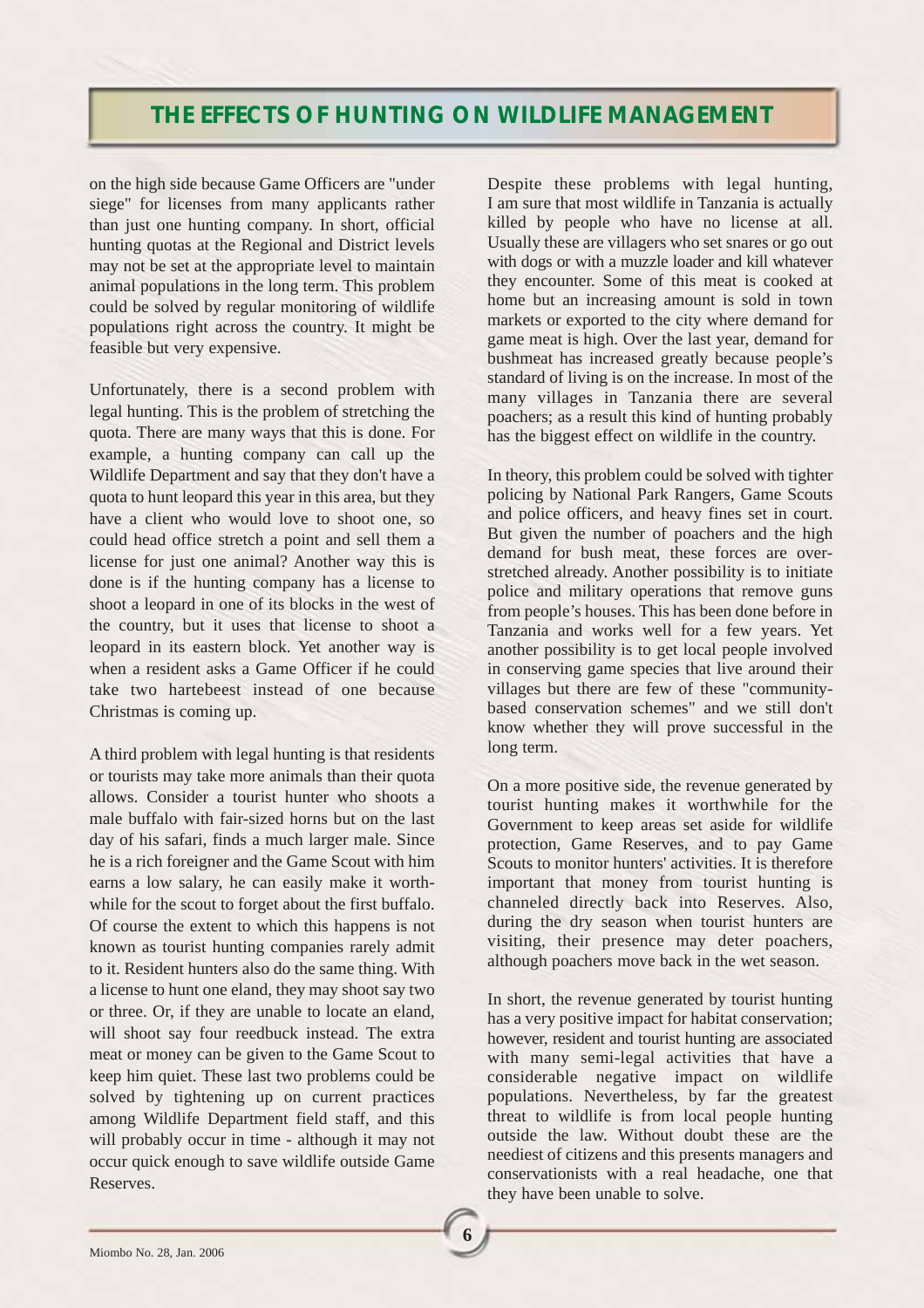## **PLANTS, PRIMATES AND PEOPLE: CONSERVATION IN THE SOUTHERN HIGHLANDS**

*By Tim R.B. Davenport (Director, WCS-Southern Highlands Conservation Programme)*

**It is an old irony that one of Tanzania's biggest environmental challenges is the very extent of the nation's biological diversity. With such an unparalleled array of important species and habitats, yet finite resources with which to manage them, it is little surprise that many lesser-known sites become neglected. Such has been the case with the Southern Highlands. However, recent research and new discoveries are not only changing the way we think about the area's biodiversity and biogeography, but also revealing just how important it is for conservation. Nowhere is this more so than in the Mt. Rungwe-Kitulo landscape.** 

**7**

A culinary delicacy in Zambia is an unlikely beginning for a conservation initiative in Tanzania, but one of the first targets for the Wildlife Conservation Society's Southern Highlands Conservation Programme (SHCP), was a detailed investigation into a once localised and traditional foodstuff called Chikanda. Prepared from the boiled root tubers of terrestrial orchids, the dish was traditionally - though only occasionally consumed in southwestern Tanzania, northern Zambia and Malawi. Indeed in Tanzania it was mostly considered a 'poor man's staple' only eaten in times of famine. Since the mid-1990's, however, a growing demand in Zambian restaurants has had a devastating impact on orchid populations throughout the region. In 2001 the SHCP and University of Dar Es Salaam's researcher, Henry Ndangalasi showed that over 4 million Tanzanian orchids from 85 different species - including many regional endemics – crossed border to Zambia each year. Moreover, the trade was growing.

Fortunately however, there are grounds for optimism. Heeding the warning that some orchid species could become extinct without intervention, the Government announced the designation of one of the most important sites, Kitulo Plateau, as a new national park. Perched between the Kipengere Range to the east and the Uporoto Mountains to the west, Kitulo is the largest and most important Afromontane and Afroalpine grassland in Tanzania. The adjacent forest reserves of Numbe and Livingstone were subsequently included by TANAPA, producing an environmentally diverse park of some 402km2, and illustrating Tanzania's commitment to the broader aspects of biodiversity conservation.

In 2003, the SHCP began cataloguing the biodiversity and natural resource use in and around the Mt. Rungwe Forest Reserve. This was then extended to include also the habitats of the (then) proposed Kitulo National Park, thus culminating in a thorough understanding of the entire Mt Rungwe-Kitulo landscape. The area's diversity is exemplified by the flora, with well over 700 species of plant including 70 orchids being present. And despite most of the large herbivores having been hunted out by the 1980's, over 85 species of mammal still occur in these mountains. Eight species of globally significant birds contribute to Kitulo and Rungwe both being designated as 'Important Bird Areas' (IBA), and the plateau is a vital breeding site for two threatened species, Denham's bustard and blue swallow. Indeed, being among important IBAs, Kitulo has been the focus of Wildlife Conservation Society of Tanzania (WCST).

*Cont.. pg 8*



*The newly described Highland Mangabey Lophocebus Kipunji in Mt Rungwe Forest (Photo: Tim Davenport).*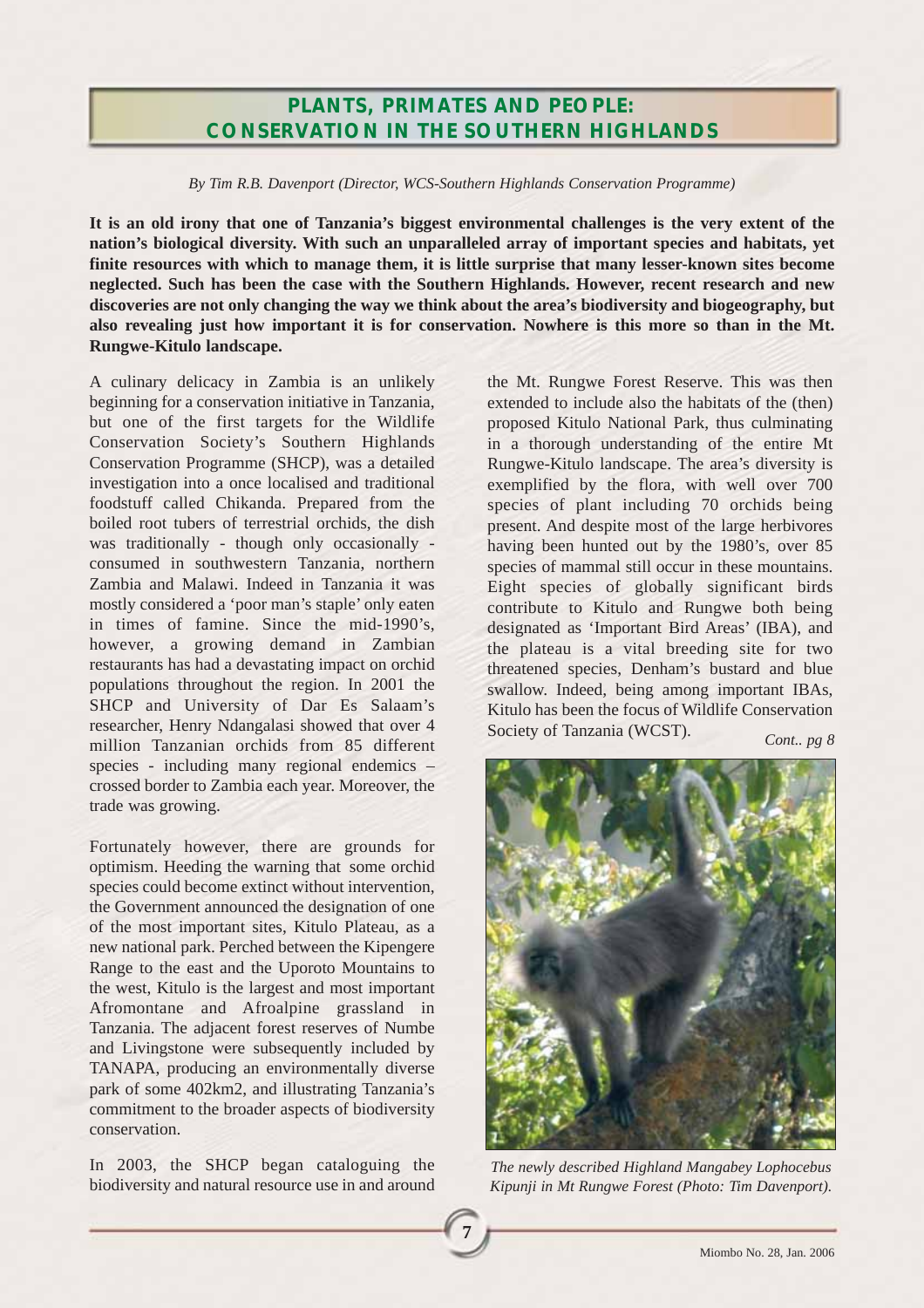## **PLANTS, PRIMATES AND PEOPLE: CONSERVATION IN THE SOUTHERN HIGHLANDS**

#### *From pg. 7*

Studies by SHCP, revealed rich suite of regionallyrestricted amphibia, reptiles, fish and invertebrates that are all of conservation concern. The socio-economic data revealed that 30% of the plants, mammals, birds, reptiles, amphibians and fish are harvested in some way by people, be it for timber, fuel, medicine, meat or trade. In early 2003, we heard rumours about an unusual monkey, known in Kinyakyusa as 'Kipunji'. Following up these stories was difficult, as few people knew of the primate. Furthermore, because of the terrain, thick secondary forest and the animal's cryptic nature, initial sightings were infrequent. It was not until December 2003 that we clearly observed the monkey and recognised it as a new species of mangabey. Amazingly, in July 2004 the same species was also found in Ndundulu Forest in the Udzungwas. Africa's first new monkey in over 20 years had been discovered independently in two sites and within a year.

The Highland Mangabey, *Lophocebus kipunji*, is brown with a head and body length of about 90 cm. It is characterized by a long, erect crest of hair on its head, elongated cheek whiskers, an off-white belly and tail, and an unusual call we termed a 'honk-bark'. The monkey occurs up to 2,450 m in Kitulo and on Mt Rungwe, and its long coat is probably an adaptation to the cold. The mangabey is extremely rare; we estimate a total population of just 500 to 1,000 individuals. Moreover, the threats to the species are considerable, not least, as logging, hunting, and unmanaged resource extraction are common across the ecosystem. TANAPA has recently begun work to protect the Livingstone Forest within the new national park, but we estimate that more than 50% of the original forest has already been lost. Meanwhile, the most extensive remaining forest is on Mt Rungwe, but this remains largely unmanaged. Whilst there are strong arguments to support the inclusion of Mt Rungwe into the park, a more critical need is the protection of the heavily degraded Bujingijila corridor connecting Kitulo to Mt Rungwe.

It is hoped that our much greater understanding of the significant value of the Mt Rungwe-Kitulo landscape will now encourage more investment and urgency in its conservation. Furthermore, the area already had good tourism potential based on the wildflowers and birds of the montane grassland. The newfound wealth of its forests, with the Highland Mangabey as its flagship, should foster even greater international interest. Hopefully this will contribute to the conservation of a wide variety of rare and threatened species, from orchids to primates, as well as to the needs of the surrounding human communities.

# IN LOVING MEMORY

## **Bidding farewell to Mama Anneth Mwakimi**

The Wildlife Conservation Society of Tanzania (WCST) suffered a terrible blow of loosing one of its long serving member of the Secretariat, its environmental and Education/Awareness officer, the late Mrs. Anneth Mwakimi on 15th September 2004. She died of breast cancer.

Anneth will be missed by all of us for her dedication, professionalism, and power of work. She will continue to be remembered for her humility, generosity, and above all sympathy. The great loss is not only a blow to her family; but indeed also to friends, fellow workers, and to all the conservation community in the country.

## **The Loss of two members of the Executive Committee**

The Society also mourned with deep sorrow the tragic death of a member of the Executive Committee, the late Mr. Thomas Jeffery Steeb which occurred on 23rd October 2004. The late Steeb who served as an Executive Committee Member of WCST, was a victim of an accident that occurred at his own residence. The late Thomas was a devoted environmentalist and he will be remembered for website he developed for the Society.

Meanwhile another big loss was yet witnessed by the Society and the entire Tanzanian conservation community. This was the death of Mr. Costa Aloyce Mlay who passed away in November 2004. The late Mr. Mlay was one of the founder members of the Wildlife Conservation Society of Tanzania and a committed member till the last minute. He is deeply missed within the field of natural resources conservation.

**The Lord giveth, the Lord taketh, blessed be His name forever.**

### **May their souls rest in eternal peace. AMEN.**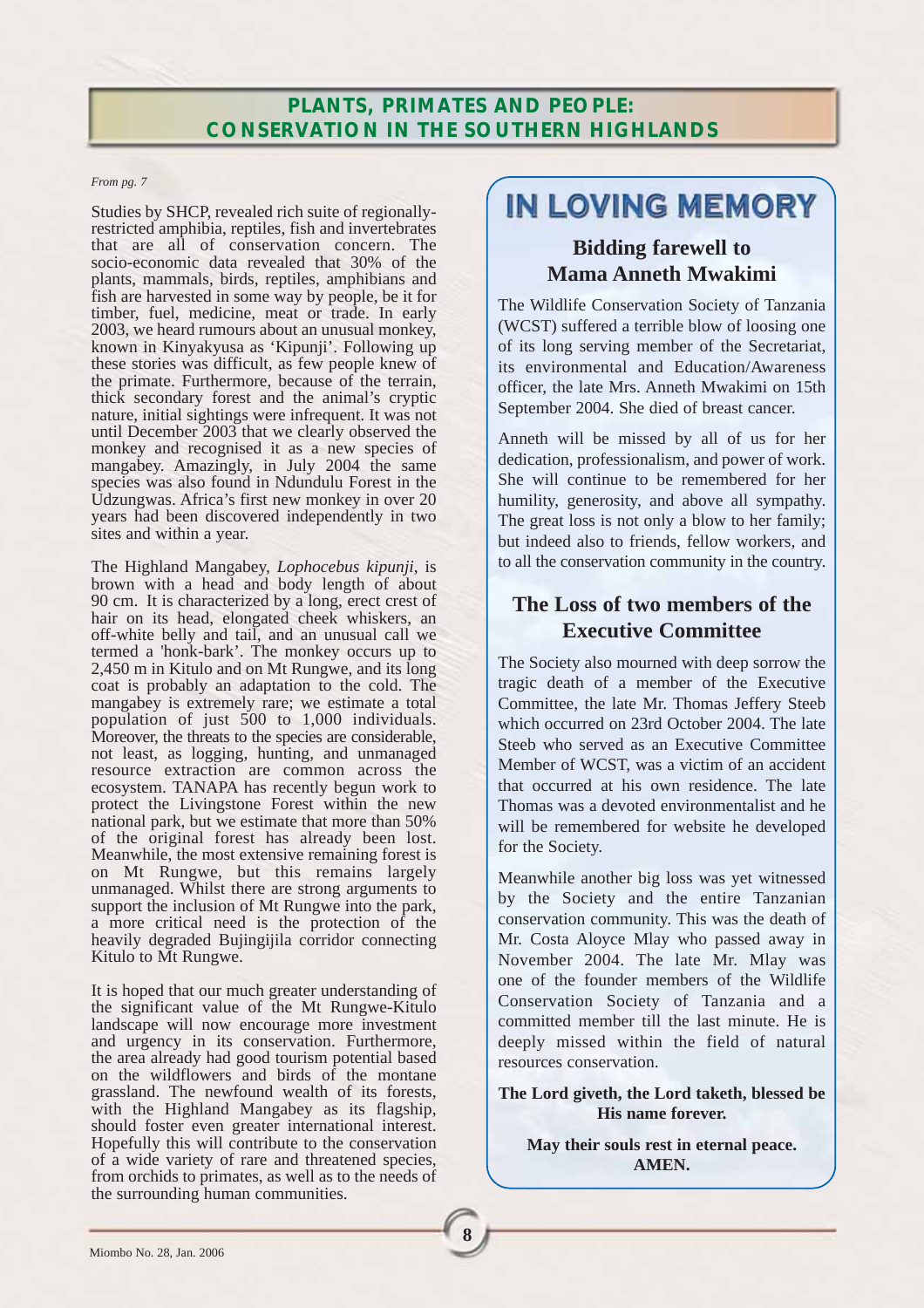# **TOURIST HUNTING IN TANZANIA**

#### *Written by Paul Nnyiti of WCST*

**There is a general concern that hunting quotas are too high leading to poor trophy quality. Wildlife populations have declined in many areas of Tanzania, this is attributed to increased settlement encroaching on wildlife areas and illegal offtake for bushmeat. According to available information, only a few species, such as lion are being affected by hunting.There is no evidence that the regulated tourist hunting industry has contributed to the general decline of wildlife populations, but there is plenty of evidence that the presence of a regulated hunting industry contributes significantly to reducing the illegal activities of poachers and provides an economic incentive to protect and manage vast areas.**

Tanzania has over 140 hunting concessions covering an area in excess of  $200,000$   $km^2$  that are leased to outfitters licensed to conduct tourist hunting. These concessions are distributed throughout the country either in Game Reserves, Forest Reserves, Game Controlled Areas or Open Areas. Hunting is not allowed in National Parks, Ngorongoro Conservation Area or within 2 km of the boundary of these areas. The hunting areas can naturally be divided into three greater landscapes, namely Miombo of Western Tanzania, Masailand and the Selous/Coastal landscapes. Good hunting opportunities are available in each of these great areas.

#### **Animals that can be hunted**

Schedules of the Hunting Regulations that support the Wildlife Conservation Act no. 12 of 1974 specify the types of animals that may or may not be hunted on a hunting licence. A wide range of animals (approximately 60 species) can legally be hunted by tourist hunters in Tanzania. However, Giraffe, Cheetah, Black Rhino, Black & White Colobus and Wild Dog are protected game and cannot be hunted in Tanzania.

The Hunting Regulations stipulate the fees for hunting every type of animal, and further specify a minimum number of hunting days and minimum rifle calibres for hunting various types of animals, particularly for dangerous game. These requirements are summarised in Table 2 on page 13.

#### **Quota setting**

Developing an ecological basis for setting quota is not easy. It is extremely costly to conduct

regular aerial surveys countrywide, also aerial surveys are unable to provide data for key species such as lion and leopard and do not provide consistently reliable trends of buffalo populations. Aerial census data provide only trends and the method alone therefore does not provide sufficient information for setting quota for any species. It is doubtful that a truly scientific basis for setting quota will easily be developed in the



complex multi-species ecosystems in Africa. Instead the cumulative experience of setting quotas over many years that relies on several verifiable indicators (such as population estimates, trophy quality trends, age, abundance, offtake levels etc.) that can demonstrate little or no significant detrimental impacts on the wildlife populations provide the benchmark that allows for the confidence of setting future hunting quotas through an adaptive management approach.

The approach used by the Wildlife Division in Tanzania to allocate quotas is to rely on the knowledge of Project Managers and District Game Officers who suggest quotas for the Game Reserves and Game Controlled and Open Areas respectively. Their proposals may be taken into account, but also may not. Aerial survey data may also be taken into account (where available) together with past hunting records and recommendations of professional hunters and outfitters.

There is a general concern that the lion quota is too high. On average only 52% of the Selous lion quotas

> have been used since 1996, while many hunting outfitters admit that it is becoming increasingly difficult to hunt good lion trophies. Many outfitters are now restricting the numbers of lion hunted in their concessions despite high quota allocations, to encourage an increase in the number and quality of available lion trophies. Some operators are imposing their own tight standards on the age and quality of lion trophies taken

and have realised the benefits of hunting better quality trophies, but other operators are sometimes over-shooting their quotas and taking young animals.

A few species, such as lion are being affected by trophy hunting, however the vast majority of species are unaffected.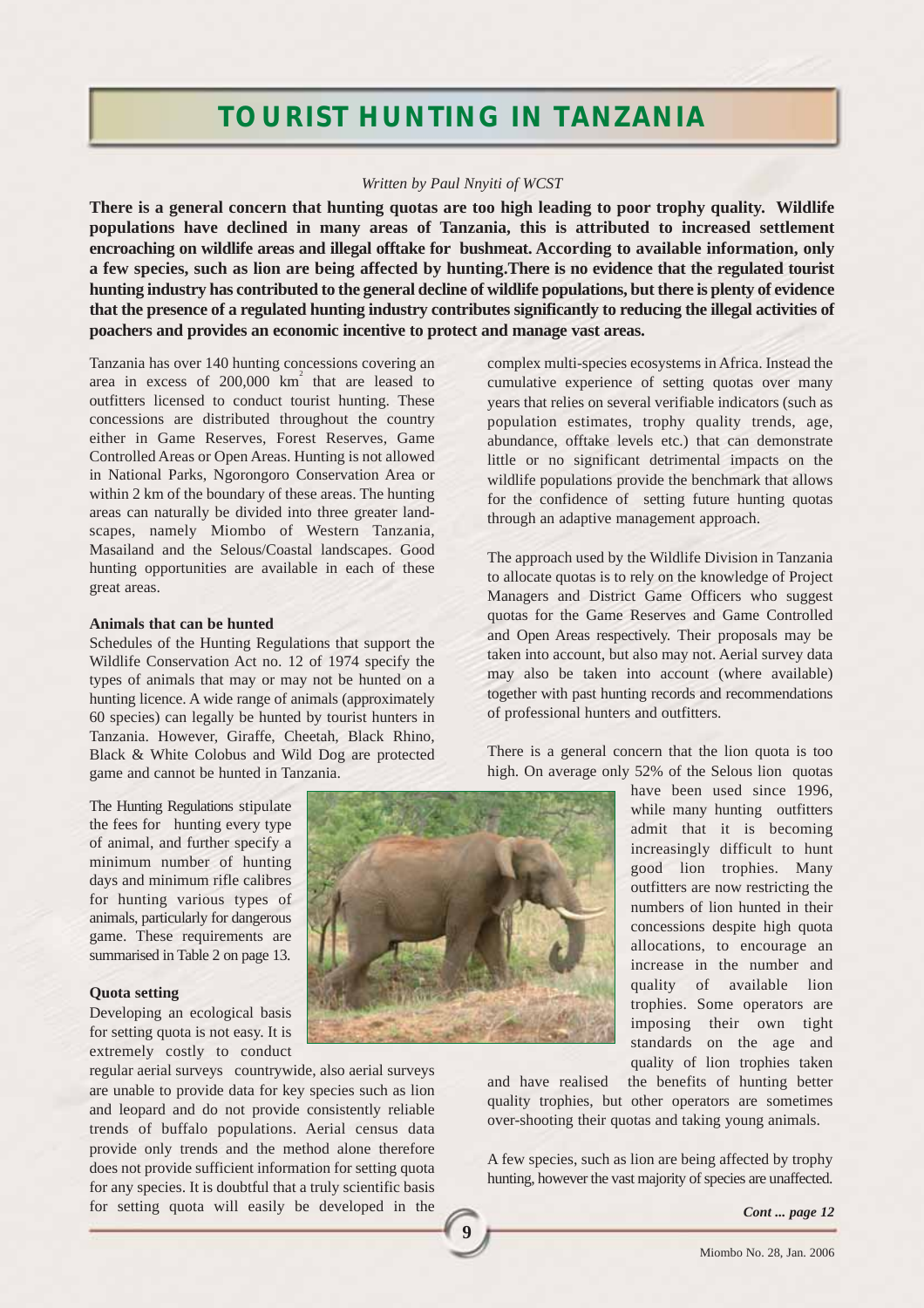#### **SITE SUPPORT GROUPS AND THE CONSERVATION OF USANGU BASIN**

The Usangu flats, southwest of Iringa, is an ecologically threatened Important Bird Area (IBA), a seasonally inundated floodplain. The Usangu wetland is known for its richness in biodiversity especially waterfowls, some of which are globally threatened. Despite its ecological value and other vital water retention properties for the Mtera and Kidatu Dams which generate over 50% of Tanzania hydro-electric power, the wetland is facing major threats namely overgrazing due to uncontrolled influx of nomadic pastoralists, expansion of irrigated agriculture with consequence of claiming more land and more water. Water bird poisoning is a major threat at Usangu Swamps (see the Swahili article in this issue).

The Wildlife Conservation Society of Tanzania (WCST) is implementing a project at Usangu supported by Dutch government through BirdLife International with two main objectives: Improving the livelihoods of the local people and conserving the IBA. The WCST operates through the Site Support Groups (SSGs) with assistance from the Mbarali District Natural Resources Office and Usangu Game Reserve Management. The project has enabled the SSG to acquire two forest sites of about 1500 ha from the Village land for demonstrating their conservation work that includes catchment forests to help to save the wetland resources. A beekeeping project is being implemented in one of these forests to provide income for the SSG members. Other activities include monitoring the biodiversity of the IBA and the physical status of the Usangu Flats including illegal uptake of natural resources, tree planting within the village households and schools as well as environmental awareness activities.

#### **INSTITUTING A STANDARDIZED SUSTAINABLE BIODIVERSITY RESEARCH MONITORING SYSTEM IN THE EASTERN ARC AND COASTAL FORESTS HOTSPOT OF KENYA AND TANZANIA**

WCST, in partnership with BirdLife International and Nature Kenya, have embarked on 4 year (2005- 2008) project that aims to institute and coordinate a standardized sustainable biodiversity research monitoring system in the Eastern Arc and Coastal forests region of Kenya and Tanzania. Outcome database will focus on 333 globally threatened species that occur in the Eastern Arc and Coastal Forests of Tanzania and Kenya, with 110 species being recorded in Kenya and 310 in Tanzania. The globally threatened fauna in the hotspot(s) are represented by 29 mammal species, 33 amphibian species, 28 bird species, and 7 gastropods.

The globally threatened flora contains 237 plant species, which is surely an underestimate. In the hotspot(s), 242 species are listed in the IUCN Red List as Vulnerable, 68 are Endangered, and 24 are Critically Endangered. Given the ongoing field research in Eastern Arc and Coastal Forests (EACF) coupled with efforts from stakeholders, more records are expected from various researchers calling for continuous update of the existing records of species. The project, among other things, will monitor the conservation outcomes as a result of all investments efforts undertaken by Critical Ecosystem Partnership Fund (CEPF) at species, sites and landscape scales. The CEPF is a joint initiative of Conservation International of the US, the Global Environment Facility, the Government of Japan, the John D. and Catherine T. MacArthur Foundation and the World Bank.



*The Mbarali District Natural Resources Officer, Mr. Rodgers Mwaluk Hincha (in red cap) assisting the SSG members to set -up bee* 

#### **COMPACT PROJECT: ON GOING EFFORTS TOWARDS CONSERVATION OF MOUNT KILIMANJARO, A WORLD NATURAL HERITAGE SITE**

Community Management of Protected Areas Conservation Project (COMPACT) is a global project under operation in globally significant protected areas that are listed as World Natural Heritage Sites. In East Africa COMPACT has been operating in Kenya and Tanzania through the mountain communities of Mt. Kenya and Mt. Kilimanjaro. The COMPACT's focus is on addressing environmental concerns and challenges while considering the needs and interests of the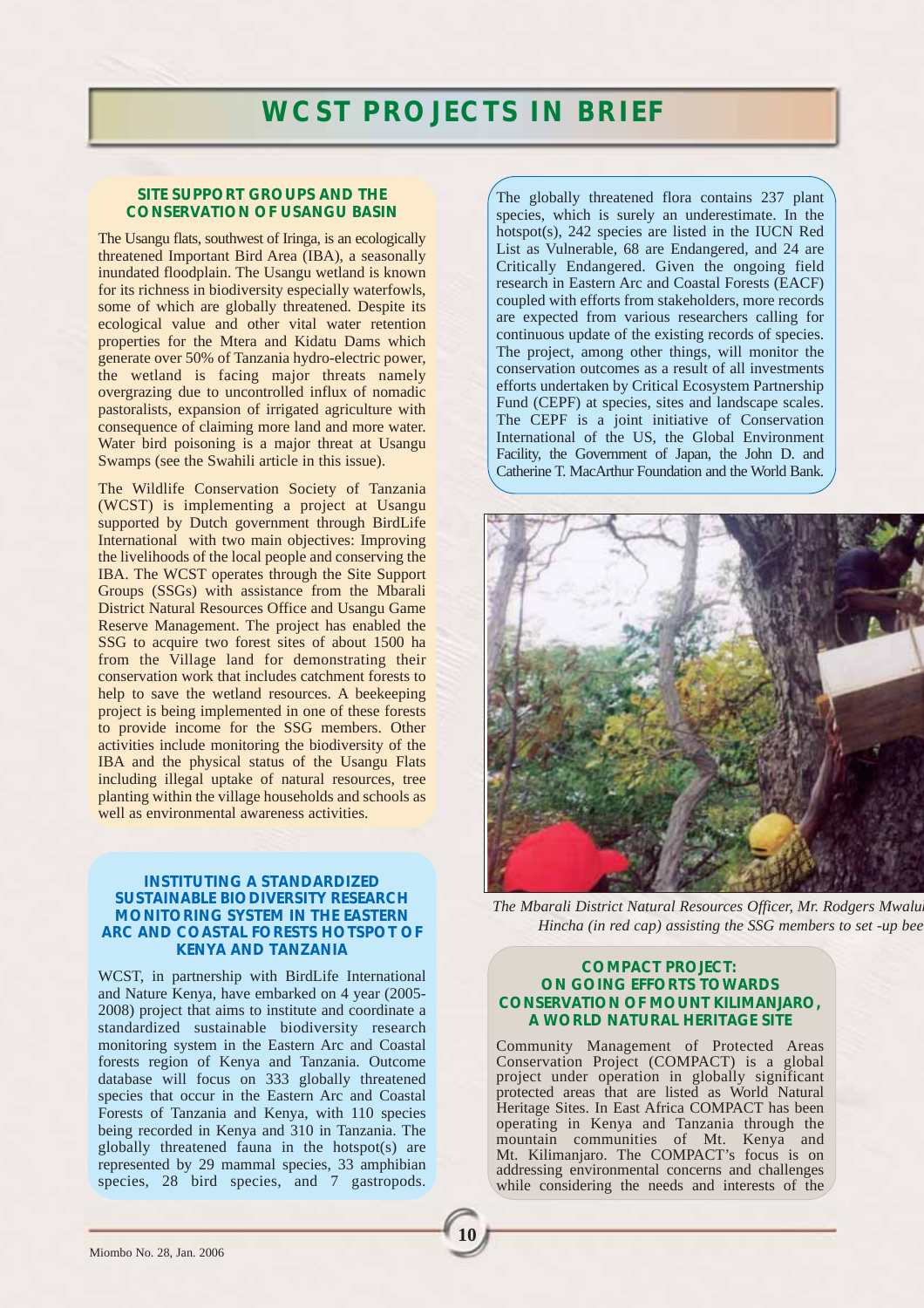# **WCST PROJECT IN BRIEF**

**11**

implementing local communities. Since 2001, the COMPACT project has supported more than 30 community projects around Mt. Kilimanjaro, costing more than one billion Tanzania shillings.

The WSCT is working with COMPACT in promoting<br>environmental awareness and conservation conservation education to communities around Mt. Kilimanjaro. Activities that have been implemented by WCST include conservation education through print media, radio programs, awareness workshops, and locally conducted trainings and exchange visits. The WCST-COMPACT project component is a platform where all grantee groups get to interact and share experiences, knowledge, skills, values and interests. WSCT, under the consultancy of the Moshi University College of Cooperative and Business Studies, is spearheading a process aimed at transforming and re-organizing COMPACT grantee groups into an autonomous group.



*ko (in yellow cap) and the District Beekeeping Officer, Mr. Kenneddy hives at igava B forest site (photo by Jasson John, May 2005)*

#### **WCST PROGRESS IN THE PUGU AND KAZIMZUMBWI FOREST RESERVES.**

The Wildlife Conservation Society Tanzania (WCST) has been working with the Forestry and Beekeeping Division and other stakeholders to develop Joint Forest Management for Pugu and Kazimzumbwi forest reserves.The WCST is spearheading the process whereby communities around Pugu and Kazimzumbwi forests will sign partnership agreements with government authorities to allow for Joint Forest Management (JFM) in the two forest reserves to take place. The Kazimzumbwi and Pugu forests, located about 30 km southwest of Dar es Salaam, are an important biodiversity and water catchment areas.

As part of the process, WCST in collaboration with the government, village authorities, communities, and CARE Tanzania (Misitu Yetu Project) have facilitated various meetings, workshops, trainings, and study tours to various places for community to learn and appreciate the importance of joint forest management practice. The communities on various occasions have been exposed to legal instruments supportive of JFM processes including the National Forestry Policy (1998) and Forestry Act (2002). The Society closely involves community members in forest zonation, resources assessment and in the preparation of village forest resource maps. At present, the villagers around Pugu and Kazimzumbwi forests have in place a forest management plan, draft by-laws and a draft of JFM agreement which is awaiting approval at district level. Meanwhile, the government and community are participating in joint forest patrol so as to reduce the rate of forest destruction.

### **PUGU AND MASANGANYA COMMUNITY CONSERVATION BANKS (COCOBA)**

The Wildlife Conservation Society Tanzania (WCST) through funds provided by the National Committee of IUCN in the Netherland, has established a pilot project for small income generation projects within five villages bordering the Pugu and Masanganya forests. The objective of this project is to empower the local communities adjacent to these important coastal forests to manage the resources through operations that are non-destructive. The project aims at assisting the communities to manage income generation projects (IGAs) and promoting local financial services such as Community Conservation Banks (COCOBA). The COCOBA groups operate as savings and credit groups while receiving training on how to select appropriate IGAs, which are suitable to their local areas with guidance on technical, marketing and financial management. So far, the project has mobilized and recruited the formation of seven community groups with a total of 300 people and revolving loan of Tshs 12 million to provide seed money as capital to group members. The WCST has injected one time matching loan worth of 5.0 million to groups as capital support so that members can acquire start-up capital for IGAs. The groups are engaging in activities such as bee keeping, mushroom farming, soap making (out of neem extract), poultry projects, horticulture and improved stoves.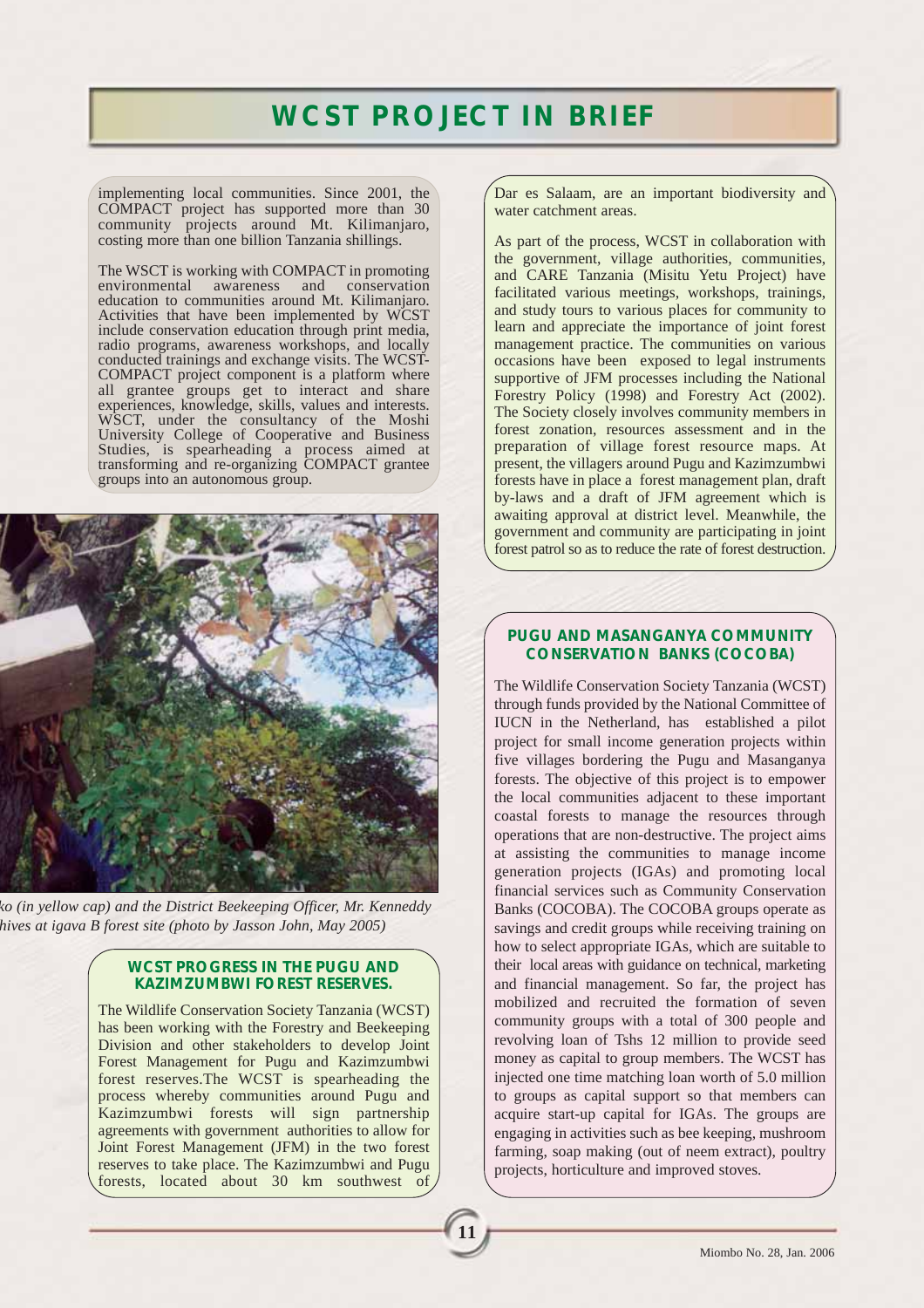# **TOURIST HUNTING IN TANZANIA**

#### *From pg. 9*

Wildlife populations have declined in many areas of Tanzania, but this is attributed to increased settlement encroaching on wildlife areas and illegal offtake to bushmeat. There is no evidence that the regulated tourist hunting industry has contributed to the general decline of wildlife populations, but there is plenty of evidence that the presence of a regulated hunting industry contributes significantly to reducing the illegal activities of poachers and provides an economic incentive to protect and manage vast areas.

#### **Allocation of hunting concessions**

The Wildlife Division leases hunting concessions on a five-year tenure to hunting outfitters (mostly private companies) that fulfil the requirements defined in a set of hunting regulations and guidelines, and who have been licensed to guide foreign clients on big game hunting safaris in the country during the hunting season.

Decisions on allocation of concessions are made by an Advisory Committee on Block Allocation appointed by the Minister of Natural Resources and Tourism. This committee screens applications by hunting outfitters and advises the Minister accordingly. The Wildlife Division allocates a quota for animals that can be hunted within each concession during the hunting season. The hunting quotas are annually modified on an adaptive approach using data from wildlife census, observations by Game Reserve managers, and hunting success of previous years. Outfitters must utilise the wildlife on the quota to generate revenue to not less than 40% of the value of the total quota allocated. Failing to do so, the outfitter is required to make a top-up payment to the Wildlife Division to meet the 40% minimum.

#### **Pricing of Wildlife**

The fees charged and the number of days required for hunting various animals is based on the gazetted schedule of fees. The disadvantage of this gazetted schedule is that it is rigid and adjustments to the trophy fees need to be made with Ministerial approval and are thus difficult to achieve. To increase income, the easiest option to the Wildlife Division has therefore been to increase the quota settings for some concessions thereby forcing the shooting of more animals which in a long run is detrimental.

The numbers of many species that can be hunted is controlled by the quota allocations, and offtake is actually forced by the 40% utilisation requirement. Many species require a 21-day permit to be hunted (e.g. hippo, sable, roan, klipspringer), however the numbers of hunts that an outfitter can sell effectively depends on the number of lion, leopard and buffalo trophies available in his concession and on the quota. Outfitters are not able to bring clients at the costs of hunting in Tanzania to take a 21-day license to shoot an antelope which are widely spread, and thus these trophies therefore do not catch high market prices. In most cases

the other species are sufficiently abundant to be unaffected by the levels of tourist hunting offtake. Trophy fees for tourist hunting were gazetted in 1991 and have not been amended since. As a result, the trophy fees charged for some key species are significantly lower than that applicable elsewhere in the region.

Tanzania has been required through CITES restrictions to limit trophy hunting of elephant to not more than 50 animals per year. The Wildlife Division has achieved this by imposing a high minimum trophy size limit. While some increases to trophy fees are justified, large crosscutting increases must be looked into carefully. The Tanzanian hunting industry is already heavily dependent on trophy fees, and emphasis needs to be shifted towards daily fees and concession lease fees.

#### **Conduct of hunting**

Finding clients and utilisation of quota is the responsibility of the outfitter that leases a concession. The outfitter secures hunting clients, and hosts them in a hunting camp constructed within the concession. The hunting regulations allow only temporary constructions for hunting camps, and the camp must be removed at the end of the hunting season. The hunting season extends from 1 July to 31 December each year. The hunting client brings his/her own hunting rifles, and needs a weapons import license issued by the Police.

During the hunt, the client must be guided and protected by a professional hunter, whose services are provided by the outfitter, and licensed by the Wildlife Division. He is typically the host of the client during the entire hunting safari. The Wildlife Division provides a game scout who supervises the hunt and provides protection to the client if necessary.

After hunting, the client must fill in the permit showing which animals have been hunted and/or wounded. This is validated by the game scout that accompanies the hunt, and presented to the game reserve manager/ local authority, who then issues a letter of clearance allowing the hunted trophies to be taken out of the hunting area. The completed hunting permit is issued to the hunting office that then bills the client for the animals hunted and a trophy-handling fee. On receipt of payment, a trophy export certificate is issued allowing the client to take his/her trophies home.

#### **Minimum trophy requirements**

**12**

The following minimum trophy standards are prescribed:

- The minimum size of tusk of an elephant trophy must exceed 1.70 meters or 25 kg
- Leopard body length must equal or exceed 1.3 meters
- The Wildlife Division is currently developing a system to allow only trophies from lions that are at least six years old.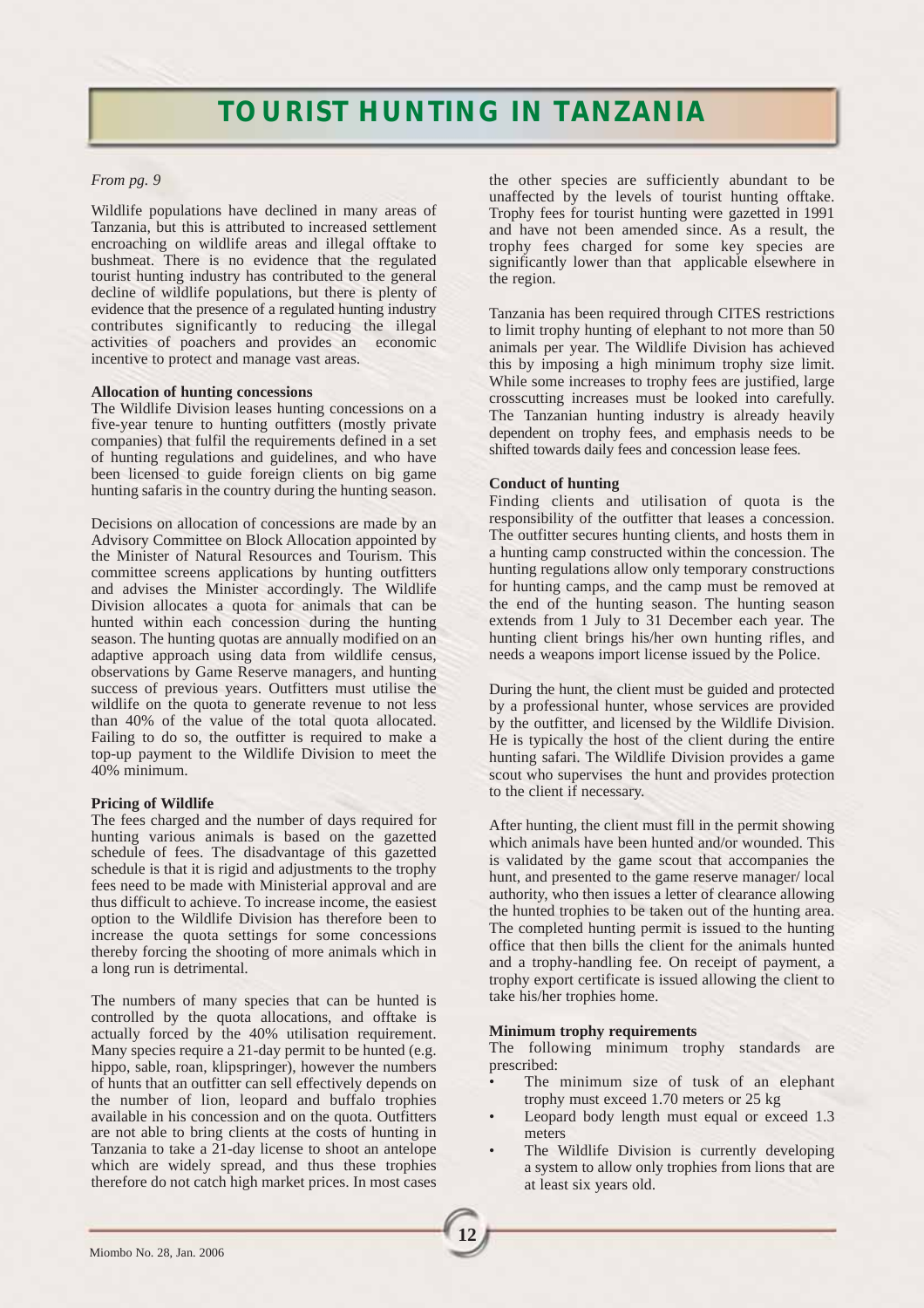# **TOURIST HUNTING IN TANZANIA**

| Table 1: Fees payable by tourist hunters and outfitters in Tanzania |  |  |
|---------------------------------------------------------------------|--|--|
|---------------------------------------------------------------------|--|--|

| <b>Trophy fees</b>                    | <b>Descriptions</b>                                | Cost             |
|---------------------------------------|----------------------------------------------------|------------------|
| Permit fees                           | For a hunting safari up to seven days              | <b>USD 450</b>   |
|                                       | For a hunting safari more than seven days          | <b>USD 600</b>   |
| Conservation fees                     | Daily fee per tourist hunter                       | <b>USD 100</b>   |
| Observer fees                         | Daily fee per person accompanying a tourist hunter | USD 50           |
| Trophy-handling fees                  | For a hunting safari up to seven days              | <b>USD 200</b>   |
|                                       | For a hunting safari more than seven days          | <b>USD 300</b>   |
| <b>Block</b> fees                     | Annual fee per concession payable by the outfitter | <b>USD 7,500</b> |
| Professional hunters license (annual) | Professional hunters resident in Tanzania          | <b>USD 1,000</b> |
|                                       | Professional hunters non-resident in Tanzania      | <b>USD 2.000</b> |

#### **Costs of hunting**

Fees presented in this document reflect the charges by the Wildlife Division which are billed to the hunting outfitter. The hunting outfitter will charge very much higher fees to the clients for the privilege of hunting. Typical daily fees billed to hunting clients coming to Tanzania range from USD 1,800 to USD 2,500 per day. The hunting outfitters will usually apply similar rules to the Wildlife Division, whereby minimum length safaris apply to hunt certain types of game, for example to hunt a lion a client must pay for a full 21 days even if he/she spends less days in a hunting camp. Some outfitters will also have a makeup on the game fees charged by the Wildlife Division. The outfitter will normally arrange an air charter for the client to fly directly into the hunting area.

Additional costs would include arranging the gun import license, export of trophies, etc. Total costs amounting to USD 80,000 to hunt a lion with some of the more exclusive outfitters is considered acceptable. The hunting outfitter provides no guarantee that the client will be provided with an opportunity to shoot a lion.

Currently there are 42 hunting outfitters leasing concessions in Tanzania. The hunting outfitter must market the hunting opportunities within his concession to attract clients. Normally this is done through based agents in the United States and Europe, and through setting up a stand at international hunting exhibitions, such as the Safari Club Annual Conventions.

| Table 2: Schedule of game fees, minimum days and rifle calibres for various game animals available |
|----------------------------------------------------------------------------------------------------|
| on tourist hunting permits in Tanzania                                                             |

| <b>Animal</b>         | <b>Price</b><br>(USD) | Min<br>days | Min<br>rifle<br>calibre | <b>Animal</b>          | Price<br>(USD) | Min<br>days     | <b>Minimum</b><br>rifle<br>calibre |
|-----------------------|-----------------------|-------------|-------------------------|------------------------|----------------|-----------------|------------------------------------|
| Baboon, Olive/Yellow  | 90                    | 14          |                         | Monkey, Blue / Vervet  | 120            | 14              |                                    |
| Buffalo, 1st hunted   | 600                   | 7           | .375                    | Oribi                  | 120            | 14              | .240                               |
| Buffalo, 2nd hunted   | 720                   | 7           | .375                    | Oryx                   | 870            | 21              | .270                               |
| Buffalo, 3rd hunted   | 840                   | 16          | .375                    | Porcupine              | 70             | 21              |                                    |
| <b>Bushbuck</b>       | 340                   | 14          | .240                    | Puku                   | 220            |                 | .270                               |
| Bushpig               | 190                   | 14          |                         | Reedbuck, Bohor        | 290            | 14              | .240                               |
| Caracal               | 70                    | 21          | .270                    | Roan Antelope          | 870            | 21              | .270                               |
| Civet Cat             | 140                   | 14          |                         | Sable Antelope         | 1,200          | 21              | .270                               |
| Crocodile, Nile       | 840                   | 14          | Shotgun                 | Serval                 | 180            | 21              | .240                               |
| Dik Dik               | 170                   | 14          | .240                    | Sitatunga              | 900            | 21.             | 270                                |
| Duiker, Abbot's       | 300                   | 21          |                         | Steinbok               | 150            | 14              | .240                               |
| Duiker, Blue/Grey/Red | 180                   | 14          | Suni                    | (Pygmy antelope)       | 130            | 14              | .240                               |
| Eland                 | 840                   | 21          | .270                    | Topi                   | 350            | 7               | .270                               |
| Elephant              | 5,000-                | 21          | .375                    | Warthog                | 320            | $\overline{7}$  | .240                               |
|                       | 10,000                |             |                         |                        |                |                 |                                    |
| Gazelle, Grant's      | 220                   | 7           | .270                    | Waterbuck              | 440            | 14              | .270                               |
| Gazelle, Thompson's   | 190                   | 7           | .240                    | Wild Cat               | 150            | 14              |                                    |
| Gerenuk               | 1,300                 | 21          | .270                    | Wildebeest             | 320            | 7               | .270                               |
| Grysbok, Sharpe's     | 150                   | 14          | .240                    | Zebra                  | 590            | $\overline{7}$  | .270                               |
| Hartebees             | 370                   | 7           | .270                    |                        |                |                 |                                    |
| Hippo                 | 840                   | 21          | .270                    | <b>Birds</b>           |                |                 |                                    |
| Honey Badger (Ratel)  | 70                    | 21          |                         | <b>Bustards</b>        | 15             | 7               | Shotgun                            |
| Hyaena                | 190                   | 14          |                         | Duck / Goose           | 15             | 7               | Shotgun                            |
| Impala                | 240                   | 7           | .270                    | Francolin / Spurfowl / | 10             | $7\phantom{.0}$ | Shotgun                            |
|                       |                       |             |                         | Partridge              |                |                 |                                    |
| Jackal                | 120                   | 14          |                         | Guineafowl             | 10             | 7               | Shotgun                            |
| Klipspringer          | 720                   | 21          | .240                    | Ostrich                | 740            | 21              | .270                               |
| Kudu, Greater         | 1.170                 | 21          | .270                    | Painted Snipe          | 10             | 7               | Shotgun                            |
| Kudu, Lesser          | 1,300                 | 21          | .270                    | Pigeons & Doves        | 10             | 7               | Shotgun                            |
| Leopard               | 2,000                 | 21          | .270                    | Ouail                  | 10             | $\tau$          | Shotgun                            |
| Lion                  | 2,000                 | 21          | .375                    | Sandgrouse             | 10             | 7               | Shotgun                            |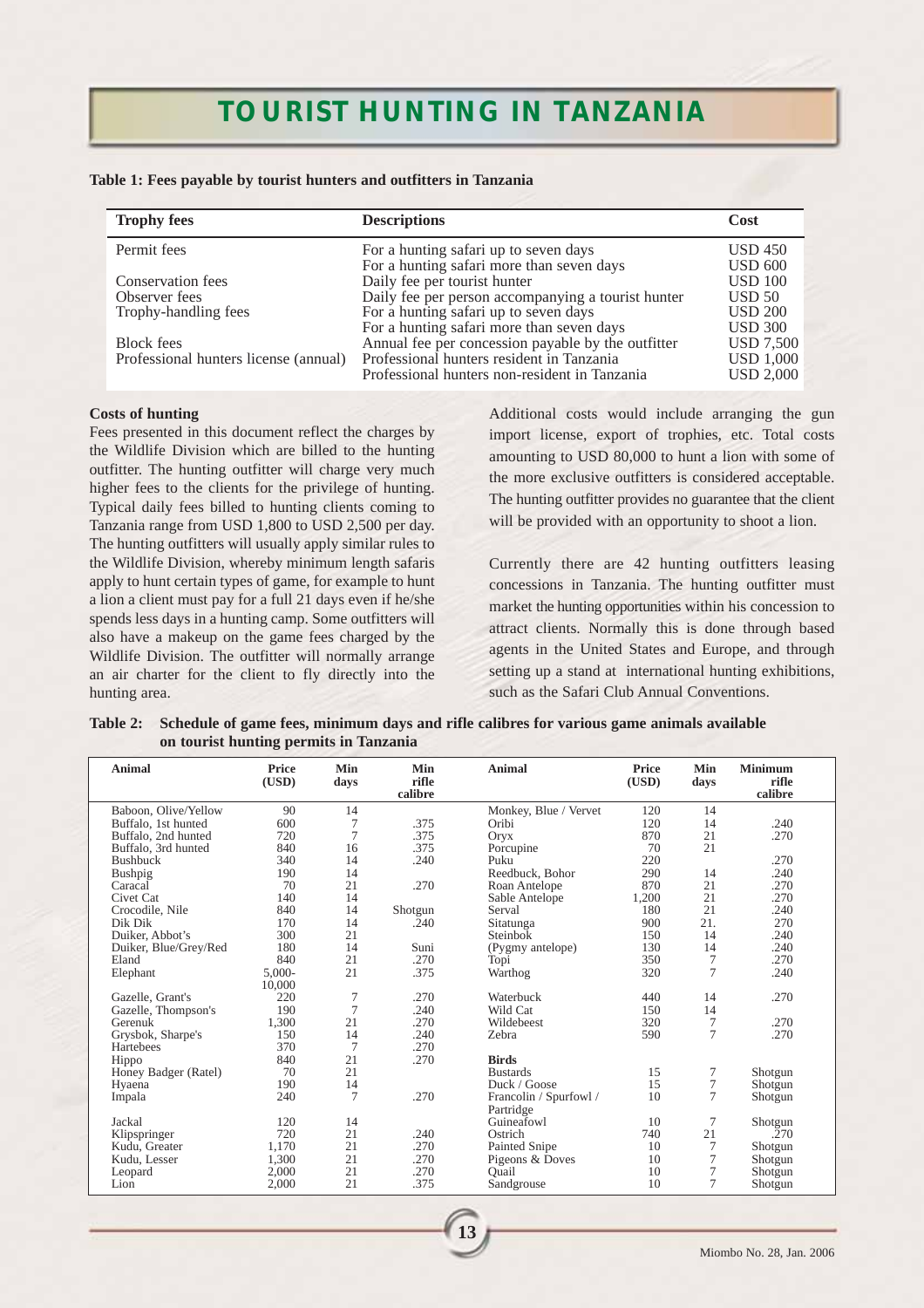## **TOURIST HUNTING: HOW TANZANIA CAN BENEFIT FROM SADC BEST PRACTICES**

*By: Simon Milledge, TRAFFIC, East and Southern Africa*

**USD 29.9 million in Tanzania, USD 28.4 million in South Africa, USD 23.9 million in Zimbabwe, USD 12.6 million in Botswana and USD 11.5 million in Namibia. And, it is a growing industry in most countries. Well-managed sport hunting can be one of the optimal land use options, especially in marginal habitats. This article serves to draw upon the experiences gained from an assessment of the sport hunting industry in five SADC countries (Botswana, Namibia, South Africa, Tanzania and Zimbabwe).**

**14**

Southern Africa currently offers some  $420,000$  km<sup>2</sup> of communal land and  $188,000 \text{ km}^2$  of commercial land for sport hunting. Wildlife numbers outside of protected areas in Botswana, Namibia and Zimbabwe communal and private lands are increasing, due mainly to the value now placed on the lucrative sport hunting resource. In general, sport hunting is a high-return, low-impact wildlife use which can compliment a host of other activities, for example wildlife viewing safaris and trade in hides, horns and meat. It is also recognized as a valid wildlife management tool under certain circumstances, for example in addressing human-wildlife conflicts or enhancing species' population performance.

Further growth and development of the hunting industry depends upon optimal trophy quality, species diversity and professionalism of the services offered. However, the growth of the industry currently exceeds the capacity to manage it well throughout the region. Overall successes of the industry are marred by the continued existence of unsustainable management practices, especially in relation to quota setting and hunting concessions allocations. The lucrative nature of the

### **CITES trophy exports from Tanzania**

Tanzania is one of the top five CITES trophy exporting nations in East and Southern Africa, the others include South Africa, Zimbabwe, Namibia and Botswana. Analysis of CITES annual reports submitted to UNEP-WCMC between 1998 and 2003 show that a net trade of almost 500 CITES-listed trophies were exported from Tanzania. Large cat trophies constituted 60% of all CITES trophies exported from Tanzania. Indeed, more large cat trophies (2946) were exported from Tanzania during this period than any country in East and Southern Africa. They included 1,310 lion trophies (42% of all lion trophies from the region) and 1,509 leopard trophies (36% of all leopard trophies from the region). Tanzania also accounted for 50% hippopotamus trophies (1,044) from the region, in addition to a significant proportion of elephant trophies.

industry and potential for abuse and corruption still affects the industry and incentives are required to improve such management practices. Further, the demand for sport hunting in SADC currently outweighs the supply, and poor ethical practices have become an issue resulting from intense competition. It is also becoming increasingly important that the management structures (private, governmental or non-governmental) implement socially responsible policies.



This article draw upon the experience gained from an assessment of the sport hunting industry in five SADC countries (Botswana, Namibia, South Africa, Tanzania and Zimbabwe). The following are some of the key recommendations specific to Tanzania.

- Hunting block concession allocations should be based on a transparent and accountable open tender system. Block allocation and retention criteria should include economic as well as concession and community development indicators.
- Government should formalize a policy position with regard to the sub-leasing of hunting concessions. It is recommended that this practice be restricted where possible, to encourage greater tenure and ownership of the hunting block concession.
- The number of Safari Operators licensed in Tanzania should be kept to a manageable size, and not allowed to increase further by the subdivision of existing hunting blocks. Further subdivision of hunting blocks may damage the reputation of the tourist hunting blocks and result in unsustainable quotas being set in subdivided blocks.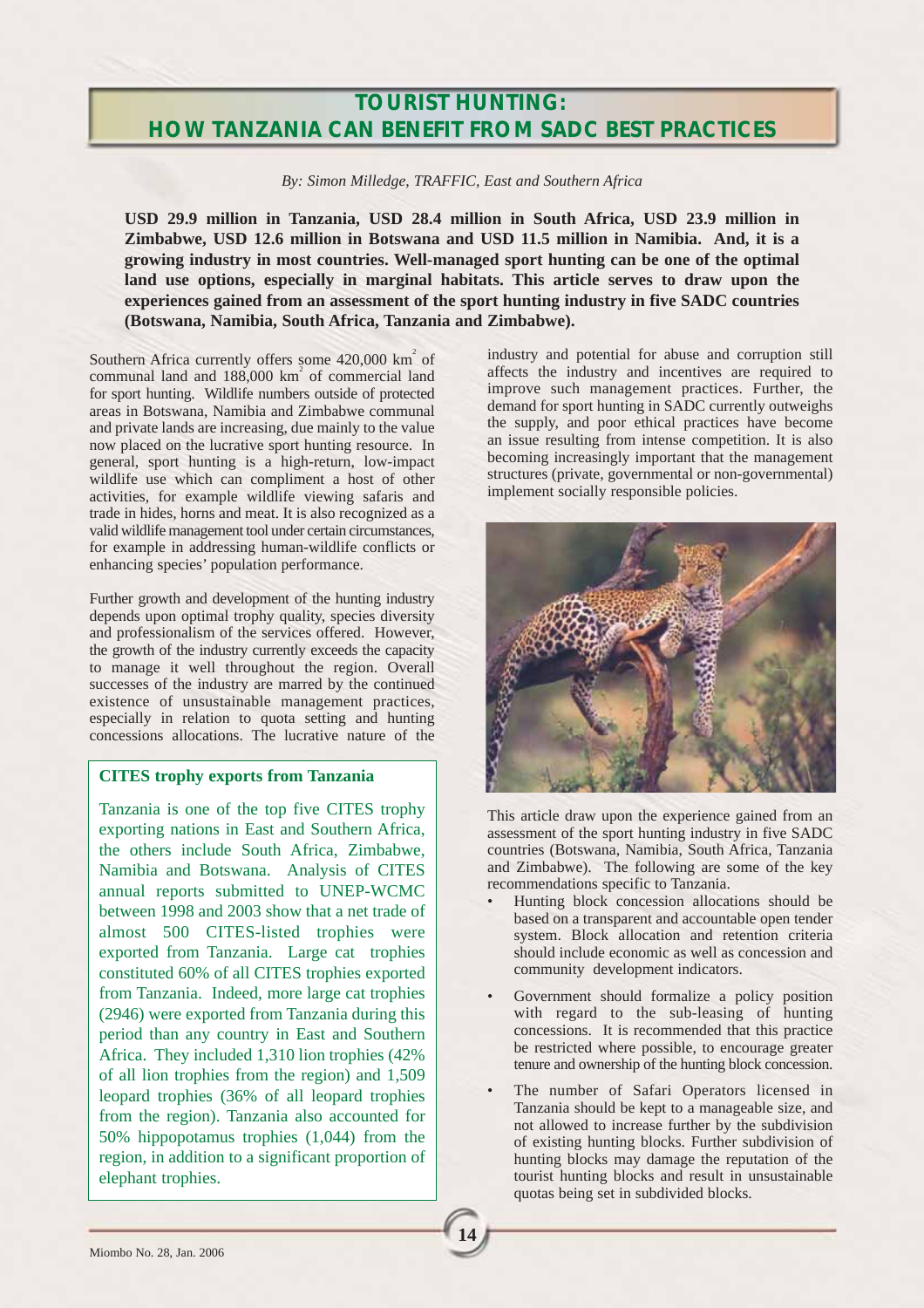## **HOW TANZANIA CAN BENEFIT FROM SADC BEST PRACTICES**

- The pricing structure with regards to hunting fees is based on a "pay as used" basis, rather than a "right to use" basis. This has resulted in companies not being motivated to fully utilize their entitled quota of animals, and has necessitated governments insistence on 40% of the quota block being paid for in advance. In turn, this may motivate a skewed utilization of quotas in favour of renowned and lucrative trophy species that may be bringing into question the sustainability of their quotas. It is recommended that hunting blocks be competitively marketed and concession fees charged according to the open market value of the blocks.
- The process of establishing Wildlife Management Areas and Authorized Associations should be supported and where possible expedited to enable rural communities to harness wildlife benefits through Tourist Hunting and consequently be motivated to manage and conserve a valued resource.
- A greater proportion of Tourist hunting revenue should be distributed directly to local communities

through District Councils and Retention Schemes.

- The Wildlife Division should establish an effective monitoring system for the collection of biological, financial and hunt return data that through analysis should be used for the improved adaptive management of the Tourist Hunting Industry, especially with regards to quota setting.
- Quotas for sought after and renowned trophy species such as lion, leopard, sable and roan should be reviewed to re-assess their sustainability in light of high utilization rates.
- A thorough review of the Professional Hunters licensing system should be undertaken to ensure that ethical and professional standards of hunting are maintained within the industry. This review should consider the possibility of introducing trainee, learner and full professional hunter categories according to years of experience and knowledge. Examinations should also be restructured to ensure that all aspects of tourist hunting are adequately included.

# **SOCIAL STATUS FOR A FEMALE SPOTTED HYENA.**

*By: Marion L East and Heribert Hofer, Leibniz Institute for Zoo and Wildlife Research, Berlin, Germany.*

**15**

**Spotted hyenas do not win many prizes for their looks, but when it comes to the care of their young, no other predator in Africa is quite in the same league. Eighteen years of observing spotted hyenas in the Serengeti National Park have underlined how tough life can be for a hyena mother, even though mothers have only one or two cubs to rear in each litter.**

Spotted hyenas live in structured societies called clans, and in the Serengeti, clans may contain approximately 40–80 members. Each member of a clan holds a social position within the group, and every hyena knows its own social status in relation to that of other members of the group. It is true that you rarely see large numbers of hyenas gathered in one place, and this is because individual hyenas or small groups of animals go about their daily business independently and only meet up with other clan members when there is a good reason to do so. A clan is composed of several sub-units of closely related females, all of whom were born into the clan. Not surprisingly, the social bonds within family units are stronger than those between different families, and this partly explains why certain clan members have close social bonds, while others are decidedly less friendly to each other. Young males born into a clan normally remain associated with their mothers for about two years, and then start to look for a new

group into which they can immigrate. By the age of about 5 years, most males have dispersed from the group into which they were born.

Social status influences many aspects of the life of a spotted hyena. Generally animals with high social status prosper while those at the bottom of the hierarchy have to struggle far harder to survive and successfully rear their offspring. In short, there is a considerable degree of inequality between members of a clan, and this, of course, leads to a certain degree of conflict between groups members. Even so, clan members must find ways to resolve this friction so that they can cooperate in situations when it is necessary for clan members to work together to achieve a useful common goal. For example, female hyenas join together to attack female lions that venture too close to the clan communal den where their vulnerable offspring are hiding underground. A communal show of strength by twenty hyenas can be an impressive sight, and certainly is enough to intimidate one or two female lions. When male lions are present, hyenas are far more cautious. They may still attempt intimidation, but only from a safe distance. Thus despite social tensions, members of various family groups within a clan will cooperate when it is in their interests to do so.

*Cont.. pg 16*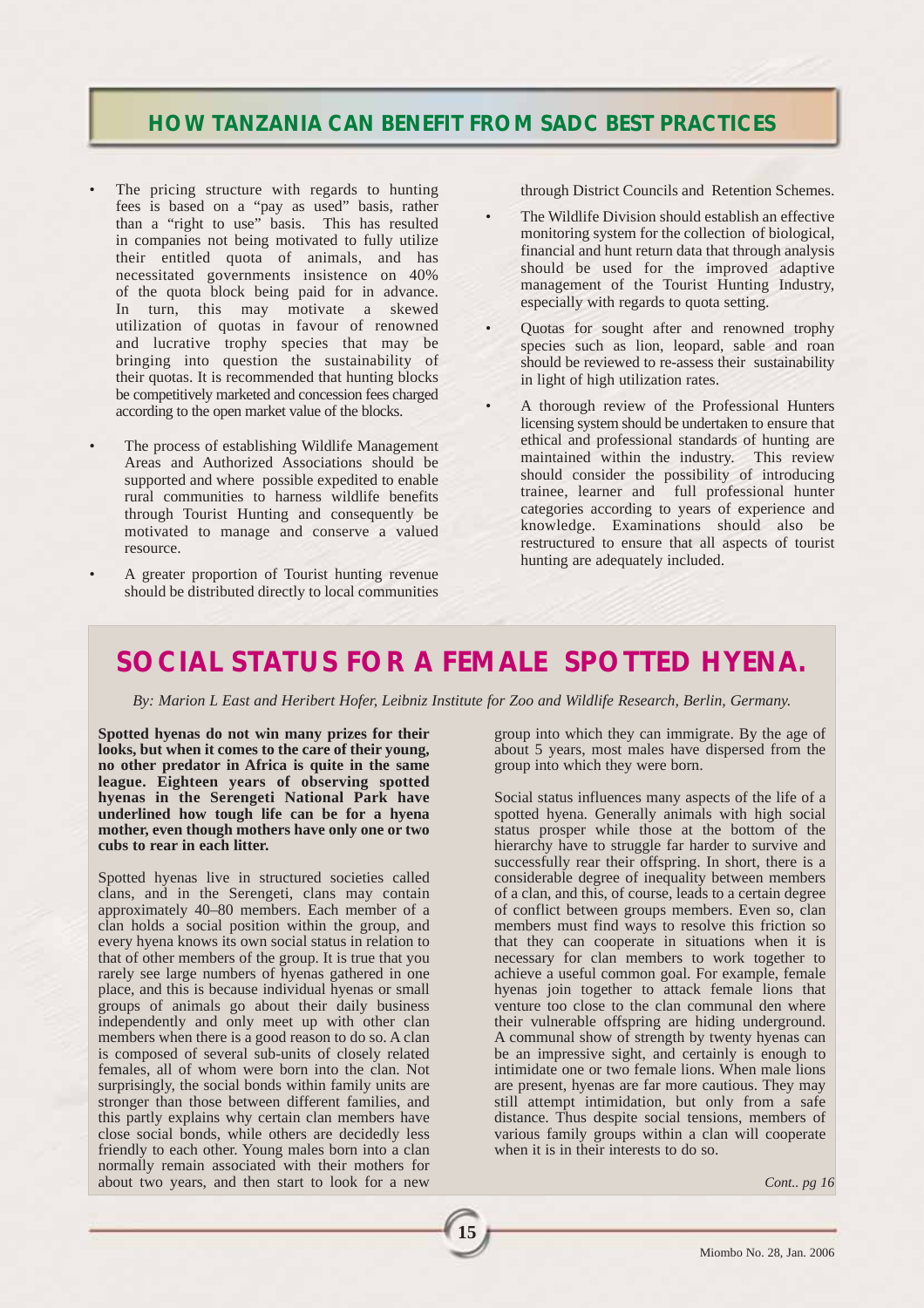# **SOCIAL STATUS FOR A FEMALE SPOTTED HYENA.**

#### *From pg. 15*

An unusual aspect of spotted hyena society is that all females socially dominate immigrant males in their group. This is true even for the female at the very bottom of the female social hierarchy. Young female spotted hyenas acquire a social status immediately below that of their mother, which of course means that if your mother is socially dominant, you will also be dominant, whereas if your mother lacks status, so will you. This does not imply that female hyenas genetically inherit their place in society, rather that the social support given by dominant mothers to their daughters ensures that their daughters win encounters with more subordinate group members, and therefore acquire a status similar to that held by their mother. Mothers that hold a lowly position in the female social hierarchy are unable to support their daughters against challenges by more dominant females, and thus their daughters learn at an early age to be submissive, just like their mothers. A high social status is a valuable asset to a female, as this provides immediate access to large carcasses in the group territory. In comparison, females with low social status are underprivileged because the more dominant females monopolize food resources. For this reason, subordinate females have to work far harder to feed themselves and their offspring.



#### *Female cubs of Hyenas*

The Serengeti hyenas' preferred food includes wildebeest, Thomson's gazelle and zebra. When a clan territory is flooded with these migratory species, the amount of food present is high (more than 219 animals/km2), and all clan members are 'at home' feeding on these herbivores. Spotted hyenas are

**16**

efficient predators, and chiefly run down their prey at speeds over considerable distances. As they are not fussy eaters, they will also clean up any dead herbivore they are fortunate enough to find. As a result of their excellent ability to detect dead animals over long distances, many members of a clan will quickly assemble when a herbivore is killed or dies from other causes. Irrespective of which member of a clan has gone to the trouble of killing, or which member located a dead carcass first, when the top females appear, other clan members will have to let them feed first. As immigrant males are at the bottom of the social pecking order, all these males have to wait until the females have eaten their full, before they can feed. In short, dominant females eat before subordinate females, and all females feed before the immigrant males.

Migratory herbivores represent a large store of food, but when migratory herds move out of a hyena territory only a low density of resident herbivores remain. During such periods there is insufficient food to feed all hungry members of a clan. Competition for food escalates, and because the dominant females consume most of the food in the territory the subordinate females must travel 40-70 km from their territory before they reach the nearest migratory herds. Socially dominant females also occasionally leave their home territory to go on long-distance foraging trips but they need to do so far less often. Young hyenas receive milk from their mothers for 14-18 months, and because dominant mothers are at home more often, they nurse their young more frequently than subordinate mothers. This steady supply of milk allows cubs of dominant mothers to grow well and survive better than cubs of subordinate females. Furthermore, the level of stress suffered by mothers that have to walk more than 3,000 km per year to find sufficient food to allow them to produce enough milk for their cubs is far higher than that of mothers that can afford the luxury of staying at home.

By developing a foraging system that permits group members to feed on migratory herbivores throughout the year, the size of Serengeti hyena clans has been released from the normal constraint imposed on carnivore group size by the availability of prey within a group territory. As a result there are more spotted hyenas in the Serengeti than would be expected if all clan members had to survive on only resident herbivores. For this reason, the Serengeti holds one of the most important populations of spotted hyenas in Africa, and although the Serengeti ecosystem harbours several species of large carnivores, none are as numerous as the spotted hyena.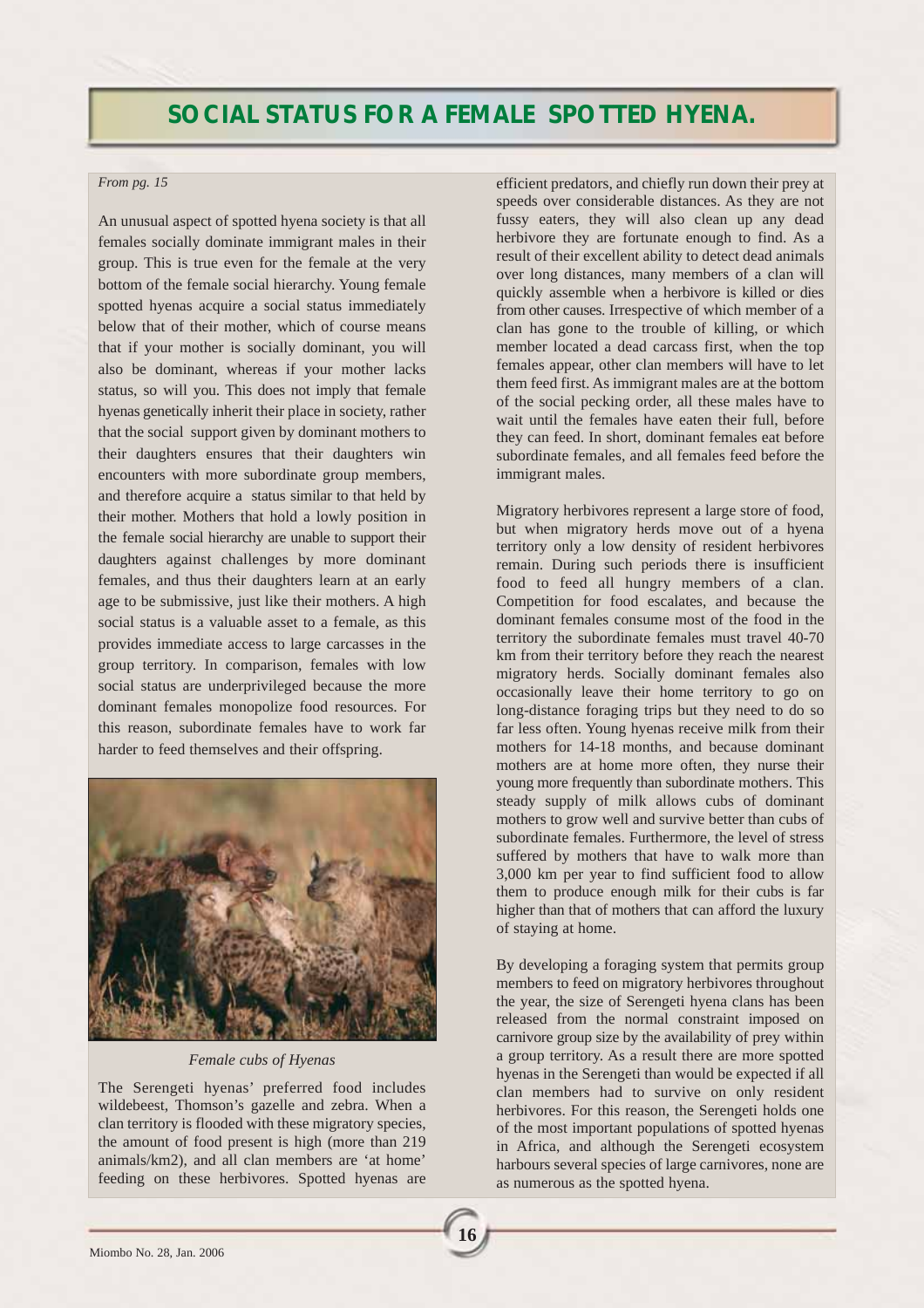## **COUNTER ARGUMENTS ON A RECENT PROPOSAL TO UPGRADE THE LION TO CITES APPENDIX I.**

### **An Article Summarized by Editor from Tanzania Wildlife Discussion Paper No. 41**

**Many studies provide estimate figures on lion population. The figures provided are still the result of theoretical modelling, estimates and projections from smaller research sites. It is very difficult and almost impractical to count lions except with extensive research. In the case of lion's questionable figures, one such example was the false figure of 15,000 lions for the whole of Africa today or the presentation of a guess that 100,000 lions lived in Africa one hundred years or so ago. Bauer and Van der Merwe (2004) presented an inventory of available information for lion in Tanzania to an estimate of 7,073 (minimum 5,323 and maximum 8793). A study by Chardonnet (2002), gave an estimate of 14,432 lion, (minimum 10,409 and maximum 18,215).** 

**There is a proposal to upgrade the lion to CITES appendix I, what are the basis for the proposal? Is the lion an endangered species?. To know more on the claim that lions need to be upgraded to CITES APPENDIX 1, the following interview was held with Prof. Dr. Craig Packer. He is a distinguished McKnight Professor from the University of Minnesota who has done 26 years of research on the lions of the Serengeti and is regarded as one of the world authorities on lions.**

**17**

**The interview was conducted by Dr. Rolf D. Baldus**

**Q1. Dramatic lion figures are being published by the world media: According to some scientists there are only 15,000 lions left in the whole of Africa as compared to 100,000 in the past. Is the lion an endangered species?**

**Answer:** The earlier figure was never meant to be taken seriously as a population estimate it was just a rough guess of the order of magnitude of the overall population size. Instead of a million lions or ten-thousand, the authors said there were probably on the order of a hundred thousand. The recent numbers stem from the first systematic attempts to tally all the lions on the continent. This time each guess was scaled down to the size of a single reserve or park, and then the guesses were summed up to give a crude total. The two most widely cited total guesses, Bauer/Van der Merwe and Chardonnet, used different techniques, and the more inclusive estimate came up with a larger number. So it is simply wrong to claim that these surveys show a "dramatic decline" in lion numbers – we'll never know what happened to lion numbers over the past 20 years. On the other hand, I do think that there are probably fewer than 100,000 lions left in the wild – which is less than the number of chimpanzees or elephants – so it is important to take active steps to conserve the species while we still can.

#### **Q2. What are the main causes for declines of lions where they occur?**

**Answer:** Lions are dangerous animals that kill people and livestock. Rural Africans face real threats from lions, and they retaliate to livestock losses or personal injury by trying to remove the "problem animal." The number of lions killed by vengeful humans each year is far greater than from any other cause.

**Q3. If International Trade or trophy hunting are not threatening the lion, then the Kenyan uplisting proposal at CITES has no basis?**

**Answer:** The Kenyan listing is irresponsible. It recognizes the inadequacies of the recent censuses, yet it immediately turns around and cites them as if they were perfectly accurate. Even worse, the Kenyans claim that lions are being decimated by FIV (feline immunodeficiency virus) and distemper. Our Serengeti studies are by far the most exhaustive investigations on lion health, and we cannot find any evidence that FIV causes significant health effects. While Canine Distemper Virus did cause a 35% decline in the Serengeti lions in 1994, the population recovered completely within 5 years – and is currently at its all time high. By far the most important threat to lions comes from problem animal control, and by putting lions on Appendix 1, the Kenyans would do much more harm than good. Tanzania has more lions than any other country in the world, and the majority of these animals live outside the national parks. If lion trophy hunting were stopped, they would have no economic value, and there would no longer be any incentive to conserve the lions. Opponents of trophy hunting have provided no alternative mechanism for funding the large-scale conservation efforts required to protect the species.

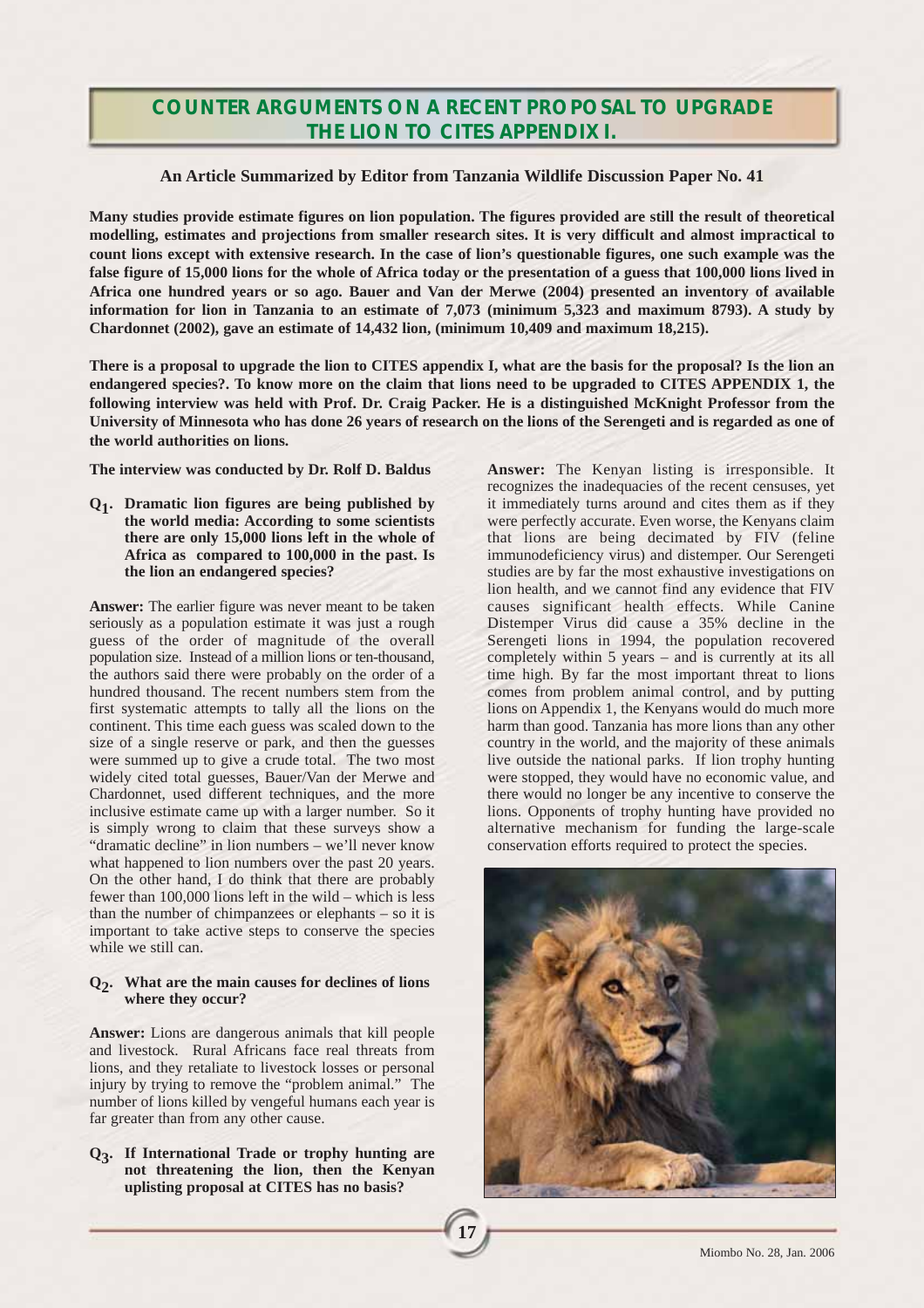## **COUNTER ARGUMENTS ON A RECENT PROPOSAL TO UPGRADE THE LION TO CITES APPENDIX I.**

**Q4. Kenya has had no hunting of lions since 27 years and the lion population has been greatly reduced. Tanzania has lion hunting and at the same time the biggest population on the continent. What is the role of well managed hunting of lions for conservation?**

**Answer:** I think that the situation in Kenya illustrates that lions would be viewed only as threats to people and livestock in the absence of trophy hunting. Lions in Amboseli National Park were exterminated by angry Maasai in the early 1990s, and three-fourths of the lions in Nairobi Park were speared in the past year. Lions inflict serious damage to these people's livelihoods, so why should they be tolerated outside the parks? The Tanzanian hunting industry certainly has the potential to play an important role in lion conservation, but there is significant room for improvement. Hunting companies need to engage local communities directly and help them to co-exist with lions.

#### **Q5. How can lion hunting be improved?**

**Answer:** Lion trophy hunting must be recognized as the primary mechanism for protecting viable lion populations outside the national parks. First and foremost, hunters must work to discover the circumstances where people and livestock are attacked by

lions. Conservation of such a dangerous animal rests with the tolerance of local people, and practical projects improving animal husbandry and personal safety should be implemented in cooperation with the local and regional governments. Second, it is essential to restrict lion hunting to males that are at least 6 years of age – old enough to have raised their first set of offspring. By enforcing an age minimum, the wildlife authorities will make giant strides in forcing hunting companies to prevent over-exploitation. Finally, the business of trophy hunting needs to be based on providing its clients with an unforgettable adventure – rather than selling them dead animals. African hunting companies must become associated with wildlife conservation in the same way that Ducks Unlimited is associated with wetlands conservation – rather than being associated with dead ducks. Lion conservation is going to be very expensive, and hunting companies will have to raise more and more income from diversified activities – there is no way to stake their fortune on shooting more and more animals. In addition, the industry needs to attract more long-term investors. By increasing the stability of the hunting blocks (through extended contracts and restrictions on who can actually hunt in those blocks), hunters will increasingly regard the young lions on their properties as their crop of the future rather than something that should be hastily plucked before it is ripe.

## **JE SUMU ZINAZOTUMIKA KUULIA NDEGE KATIKA BONDE LA USANGU ZINA MADHARA KWA BINADAMU?**

#### *Na: A. Chisanyo, Usangu Game Reserve, Mbarali Mbeya.*

**Rasilimali zilizopo katika Bonde la Usangu ziko katika hatari ya kuangamizwa na matumizi mabaya ya madawa ya kilimo na sumu ambazo hutumiwa na binadamu kuua ndege kwa lengo la kujipatia kitoweo na fedha. Makala hii inaelezea matumizi mabaya ya sumu katika kuua ndege kwenye ardhioevu ya Bonde la Usangu.** 

**18**

Eneo la bonde la Usangu lililopo wilaya ya Mbarali ni kati ya maeneo yenye utajiri mkubwa wa maliasili. Nyingi ya maliasili hizo zinapatikana katika ardhioevu "wetland" iitwayo "Ihefu" ambayo sehemu kubwa (80 km<sup>2</sup>) ipo ndani ya Pori la Akiba la Usangu. "Ihefu" ni jina la Wasangu likiwa na maana ya uoto ulio juu ya maji. Baadhi ya rasilimali zilizopo Ihefu ni pamoja na wanyama wa majini kama viboko, mamba, vyura, kobe, samaki n.k. Bonde hilo lina ndege wa aina mbalimbali akiwemo Kuzi kijivu (Ashy Starling) ambaye ni adimu duniani na hupatikana Tanzania pekee. Ndege wanaopatikana kwa wingi katika eneo hili ni jamii ya bata, mwara (pelicans) na kweleakwelea. Eneo hili ni makazi ya ndege wanaohamahama kutokana na mabadiliko ya majira toka nyanda za Kaskazini kwenda Kusini.

Bonde la Usangu lina mashamba makubwa ya kilimo cha umwagiliaji mpunga yaliyopo Madibira, Mbarali na Kapunga. Matumizi ya madawa ya kilimo ambayo ni sumu yalianza siku nyingi. Madawa mengi yanayotumika katika mashamba ya mpunga kama Thiodan, Furadan na 2-4 D yana madhara mengi kwa mazingira na binadamu kama yakitumiwa vibaya.

Hatari nyingine kubwa inayowakabili wananchi wa Usangu zaidi ya madawa katika kilimo cha mpunga ni matumizi ya madawa katika kutega ndege. Utegaji ndege kwa sumu unafanyika zaidi katika miezi ya Septemba na Oktoba. Hii inatokana na eneo kubwa la ardhioevu kukauka na hivyo kuacha madimbwi ya maji kwenye maeneo machache. Maeneo haya yenye madimbwi huwa kimbilio la ndege na hivyo kuwa na ndege wengi kwa pamoja. Kuwepo kwa ndege wengi kunafanya wategaji haramu wapige kambi zao kipindi hicho. Wategaji hawa haramu wa ndege wanakaa katika kambi kama wanavyokaa wavuvi na kutega ndege kwa kutumia sumu za aina mbalimbali. Maeneo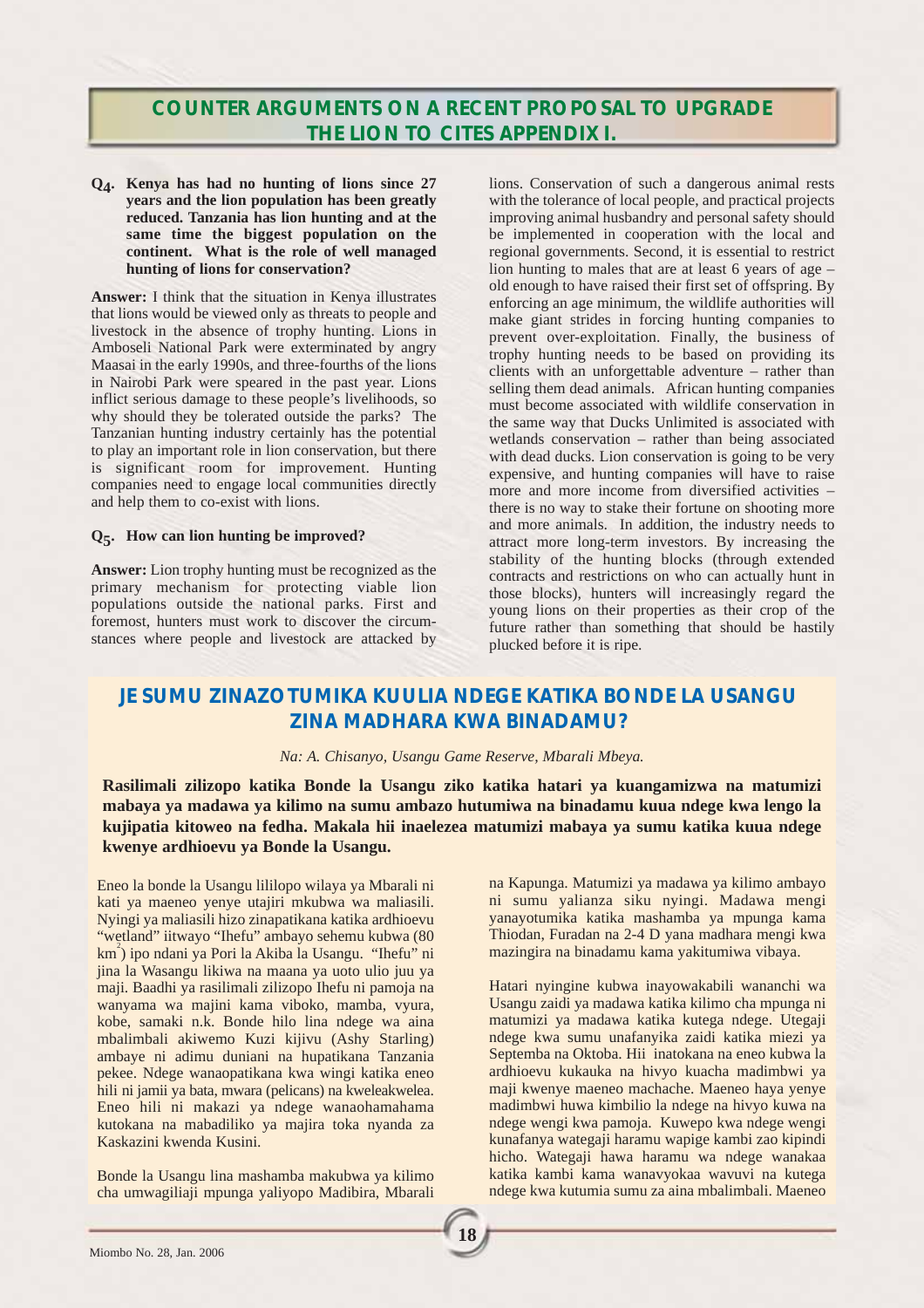## **JE SUMU ZINAZOTUMIKA KUULIA NDEGE KATIKA BONDE LA USANGU ZINA MADHARA KWA BINADAMU?**

ambayo wategaji hupendelea kuweka kambi na kufanya shughuli hii haramu ni maeneo yaliyo na majimaji na uoto asilia wa matete. Lakini kutokana na eneo la Ihefu kuvamiwa na mifugo mingi, uoto huu umeanza kutoweka kwa kipindi cha kiangazi.

Soko kubwa la ndege hawa wanaowindwa kwa njia hii haramu lipo katika mikoa ya Iringa na Mbeya hasa wilaya za Njombe, Makete na Mbarali. Miji maarufu kwa ulaji wa ndege hawa waliouawa kwa sumu ni Makambako, Ilembula, Chimala, Rujewa, na Njombe.

salama. Fikira hizo zaweza kuwa siyo sahihi kwa vile ndege hushindwa kuruka ikionyesha kuwa sumu imeshaenea maeneo mengi ya mwili.

Je, kuna madhara gani yatokanayo na nyama ya ndege waliouawa kwa sumu? Madhara ni mengi, na siyo tu kwa binadamu bali hata kwa viumbe wengine waliopo maeneo ambayo sumu hutumika. Kwa mfano, utumbo unaotolewa ndani ya ndege waliouawa kwa sumu na kutupwa ovyo unaweza kusababisha vifo kwa wanyama walao nyama wakiwemo ndege.



*Korongo domo ganzi (Saddle\_Billed Stork) ni moja kati ya ndege wanaotegwa kwa sumu pembeni ni matenga yanayotumika kubebea ndege waliouawa.*

Kufuatana na taarifa mbalimbali za watu ambao wanachukia uharibifu huu, shughuli za utegaji ndege ziko katika utaratibu ufuatao:-

- Mtegaji wa ndege hutafuta sehemu nzuri yenye majimaji ambayo ina ndege wengi hususan bata, sehemu hiyo huwa na uoto wa matete.
- Baadhi ya matete hayo hukatwa katika sehemu za pingiri katika kimo cha ndege aina ya bata.
- Punje za nafaka kama vile mpunga huchanganywa na sumu na kuwekwa sehemu ya juu ya pingiri ili kutoruhusu kuzama punje hizo ndani ya tete hilo.
- Mtega ndege huondoka eneo lililotegwa na kwenda kukaa umbali wa kati ya mita 60 – 100 ili kutoa nafasi kwa ndege kuja kunywa maji na kula nafaka yenye sumu.
- Baada ya ndege kula punje zenye sumu huanza kupigapiga mabawa na mwindaji huenda mbio sana ili kuwahi kumchinja na kutoa utumbo. Utumbo hutolewa haraka ili kupunguza kiasi cha sumu kabla ya kuenea katika nyama yote. Kutolewa utumbo kunawafanya wanunuzi (wananchi) waamini kuwa nyama hiyo ni

Sayansi inaonyesha kuwa madawa ya kilimo hubadilisha vichocheo vya uzazi "sexual hormones" za ndege wanaokula<br>nafaka zinazotoka katika zinazotoka mashamba yanayotumia madawa yenye sumu. Kufuatana na utafiti wa Dr. Witt (1995), ndege waliokula nafaka kutoka katika mashamba ambayo yalitumia dawa za kuulia magugu walitaga mayai ambayo hayakuwa na gamba (kaka) gumu la yai.

Ingawa watafiti hawajaonyesha madhara ya moja kwa moja wanakisia kuwa madhara yasiyo ya moja kwa moja "indirect effects" yatokanayo na matumizi ya madawa ya kilimo yanaweza kuwa na madhara makubwa kuliko yale ya moja kwa moja "direct effects.

Matokeo ya tafiti hizi yanatoa mwanga na tahadhari kwetu ya kuamini kuwa inawezekana nyama ya ndege wanaouawa kwa sumu ikawa na madhara yasiyo ya moja kwa moja "indirect effects" kwa binadamu. Na inawezeka, madhara haya yakaonekana wazi katika kizazi cha kesho.

Kutokana na hofu hii tunalazimika kuwashauri walaji waache kabisa kutumia nyama ya ndege hawa waliouawa kwa sumu. Lakini pia natoa wito kwa vyombo na ngazi mbalimbali zinazohusika na usimamizi wa rasilimali za bonde la Usangu kulitazama jambo hili kwa uzito wake. Vile vile sekta ya Afya, Ustawi wa Jamii, Wanyama pori na idara nyingine zisaidie kutoa elimu kwa wananchi kwani inaonekana wazi kuwa watu wengi wanaotumia nyama ya ndege waliouawa kwa sumu, wanaamini kwamba ni utumbo pekee ulio na sumu. Wananchi wanastahili kuelezwa ukweli ili kuepusha upotoshaji wa ukweli unaofanywa na wawindaji haramu. Pia wataalamu waeleze wananchi namna ya kutambua nyama ya ndege aliyeuawa kwa sumu.

Namalizia makala hii kwa kuwatolea wito wananchi wote kushirikiana kupiga vita wahalifu wanaocheza na afya za binadamu. Wananchi watoe taarifa za wahusika katika serikali zao za vijiji au kwa vyombo vya usalama mahali yalipo makambi ya watu hawa ili wachukuliwe hatua za kisheria.